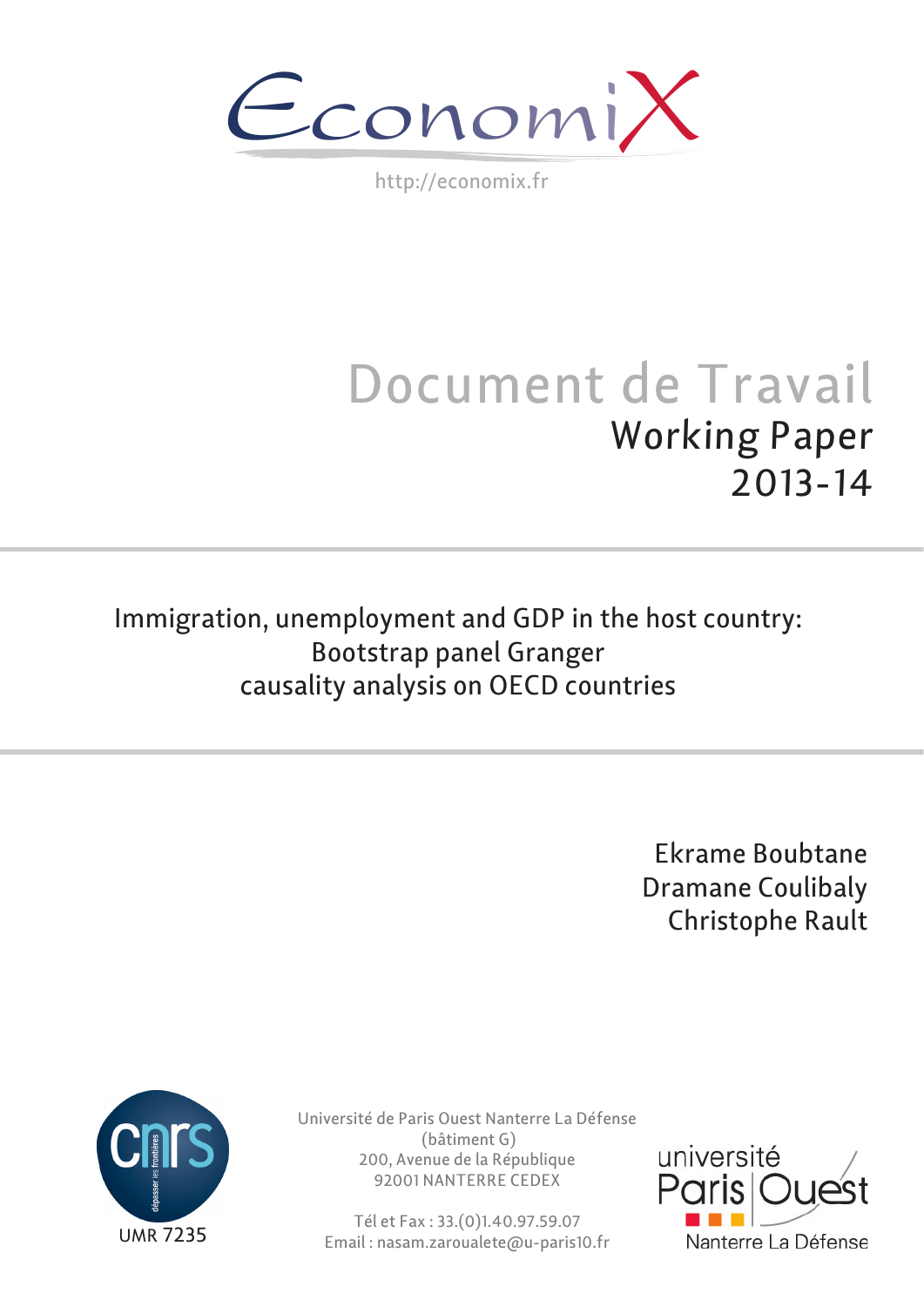## Immigration, unemployment and GDP in the host country: Bootstrap panel Granger causality analysis on OECD countries<sup>∗</sup>

#### Ekrame Boubtane

CERDI-University of Auvergne and CES-University Paris 1

#### Dramane Coulibaly

EconomiX-CNRS, University of Paris Ouest

#### Christophe Rault

LEO - University of Orléans and Toulouse Business School

#### Abstract

This paper examines the causality relationship between immigration, unemployment and economic growth of the host country. We employ the panel Granger causality testing approach of Kónya (2006) that is based on SUR systems and Wald tests with country specific bootstrap critical values. This approach allows to test for Grangercausality on each individual panel member separately by taking into account the contemporaneous correlation across countries. Using annual data over the 1980-2005 period for 22 OECD countries, we find that, only in Portugal, unemployment negatively causes immigration, while in any country, immigration does not cause unemployment. On the other hand, our results show that, in four countries (France, Iceland, Norway and the United Kingdom), growth positively causes immigration, whereas in any country, immigration does not cause growth.

Keywords: Immigration, growth, unemployment, causality. JEL classification: E20, F22, J61.

<sup>∗</sup>This paper was written while Dramane Coulibaly was researcher at CEPII. We are very grateful to two anonymous referees for their useful comments and suggestions. We thank Agnès Benassy-Quéré, Agnès Chevallier, Gunther Capelle-Blancard, Christophe Destais, Lionel Fontagn´e and Lionel Ragot for their many helpful comments on a previous version of this paper. The usual disclaimer applies.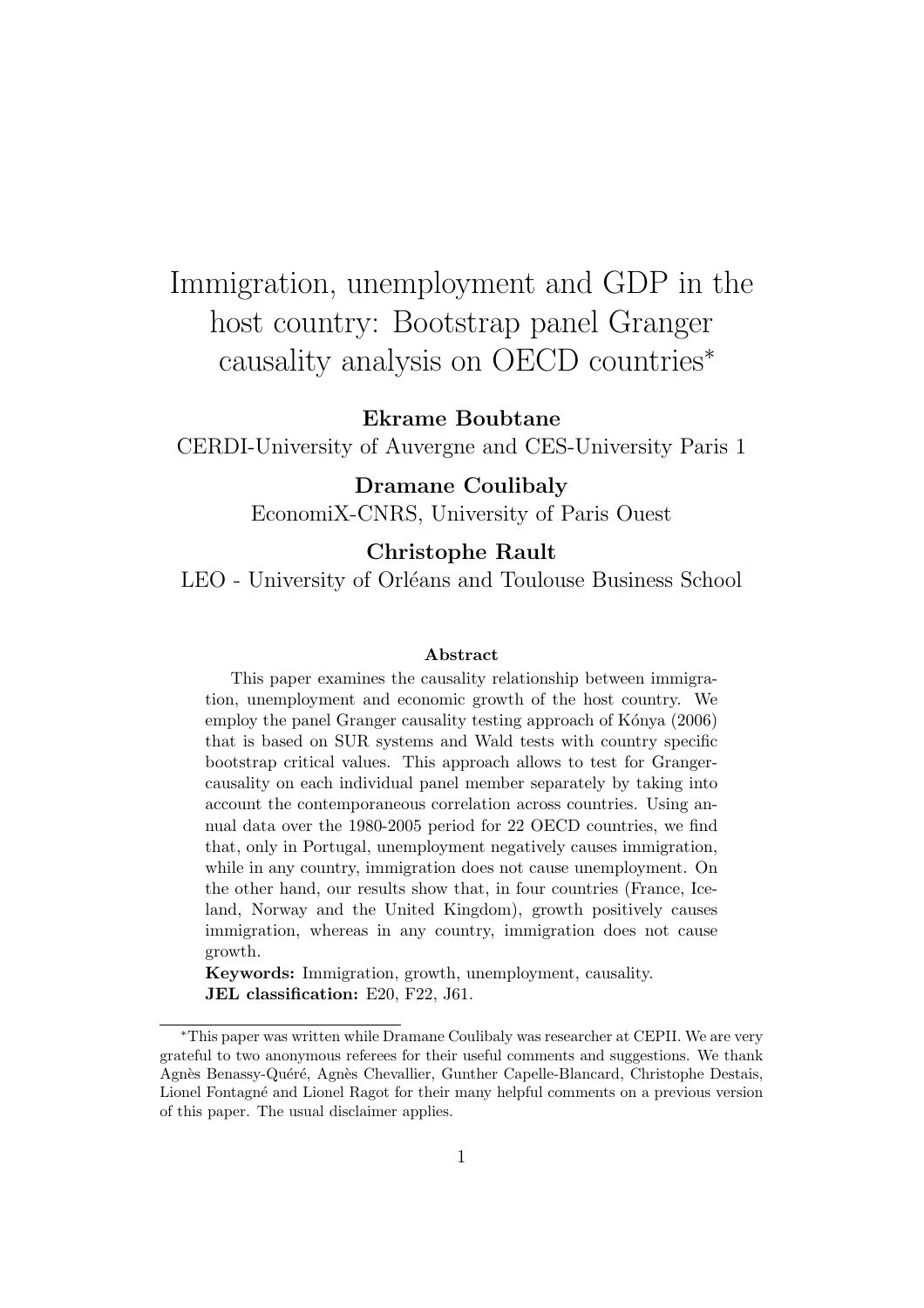## 1 Introduction

During the last decades, most OECD countries experienced an increase in international migration. Indeed, the number of immigrants received in OECD countries substantially increased in the last decades, from about 82 millions in the 1990 to 127 million in the 2010 (United Nation, 2009). Immigrants are the main source of population growth in the OECD countries. They contribute more and more to population growth, compared to natural increase (the excess of births over deaths), particularly in European countries during the last years (Figure 1). In the context of the aging population and the shrinking working age population, migration flows are likely to continue at a sustained pace in the next decades.



Figure 1: Components of population change, 1980-2005

Variables are expressed per 1,000 population. Temporary immigration flows are excluded. Source: Authors' calculation, Labour Force Statistics, OECD (2010).

However, there is a public and political concern about the impact of the international migration on economic conditions in the receiving countries. Economists have studied, both theoretically and empirically, the impact of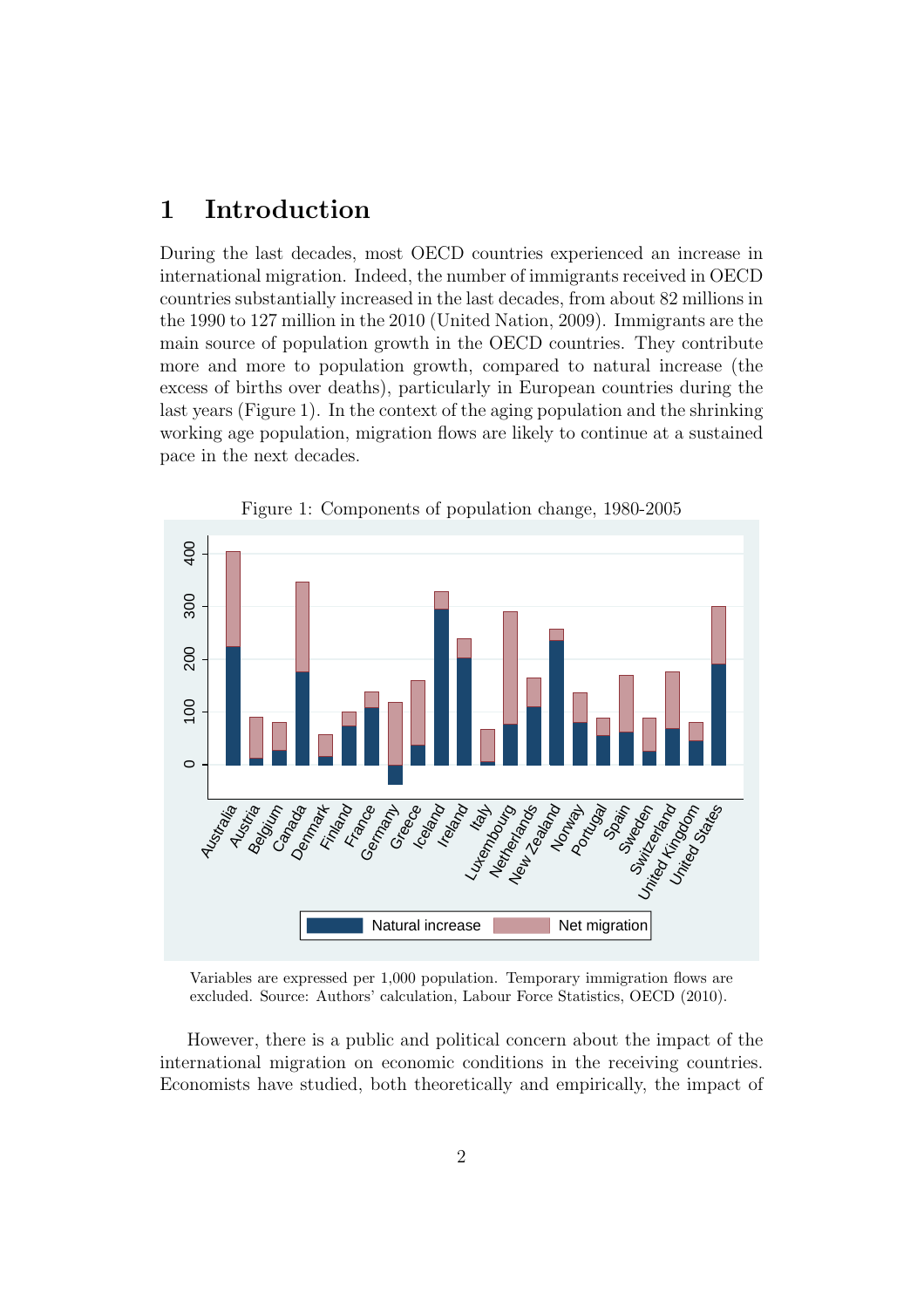immigration on a variety of host country outcomes<sup>1</sup> and also how economic conditions in the receiving countries affect migration flows.

Theoretical studies (Johnson, 1980; Grossman, 1982) on the impact of immigration on labour market in host countries show that the effects of immigrants on the employment of residents depend on whether immigrants and natives are substitutes or complements in production. Generally, the empirical studies on the impact of immigration on labour market in host countries conclude that migration flows do not reduce the labour market prospects of natives (Simon et al., 1993; Pischke and Velling, 1997; Dustmann et al., 2005).

Theoretical studies on the effect of immigration on growth show that if migrants are skilled an inflow of migrants will have a less negative effect on growth compared to the natural increase in population (Dolado et al., 1994; Barro and Sala-i-Martin, 1995). This result is corroborated by the findings from the empirical papers (Dolado et al., 1994; Ortega and Peri, 2009).

Some empirical papers have examined the causality between immigration and unemployment and growth on data from different countries (Pope and Withers, 1985; Marr and Siklos, 1994; Islam, 2007; Morley, 2006). The idea is based on the fact that migrants take into account job opportunities in their decision to migrate and the economic conditions are likely to have a significant impact on migrations policies. Generally, the empirical papers on the causal link between immigration and host economic activity find no evidence of migration causing unemployment and growth, but find evidence of causation running in the opposite direction.

This paper contributes to the existing literature on immigration by investigating the causality relationship between immigration and host country economic conditions (unemployment and growth) using the panel Granger causality testing approach recently developed by Kònya (2006) that is based on SUR systems and Wald tests with country specific bootstrap critical values. This approach allows to test for Granger-causality on each individual panel member separately by taking into account the contemporaneous correlation across countries<sup>2</sup>. Therefore, for each country, it allows to test for the causality relationship between immigration and host economic variables depending on immigration policy.

<sup>1</sup>See Okkerse (2008) and Keer and Keer (2011) for a review of literature.

<sup>&</sup>lt;sup>2</sup>Notice that following Kònya (2006), we are interested here in testing for "Granger" Causality" for instance between the  $X$  and  $Y$  variables, (that is we examine whether the  $X$  variable has information with respect to the future realizations of the  $Y$  variable beyond the information in past values of  $X$ ). An approach devoted to the test of instantaneous Granger causality between  $X$  and  $Y$  would also be of great interest, but it is out of the scope of this paper.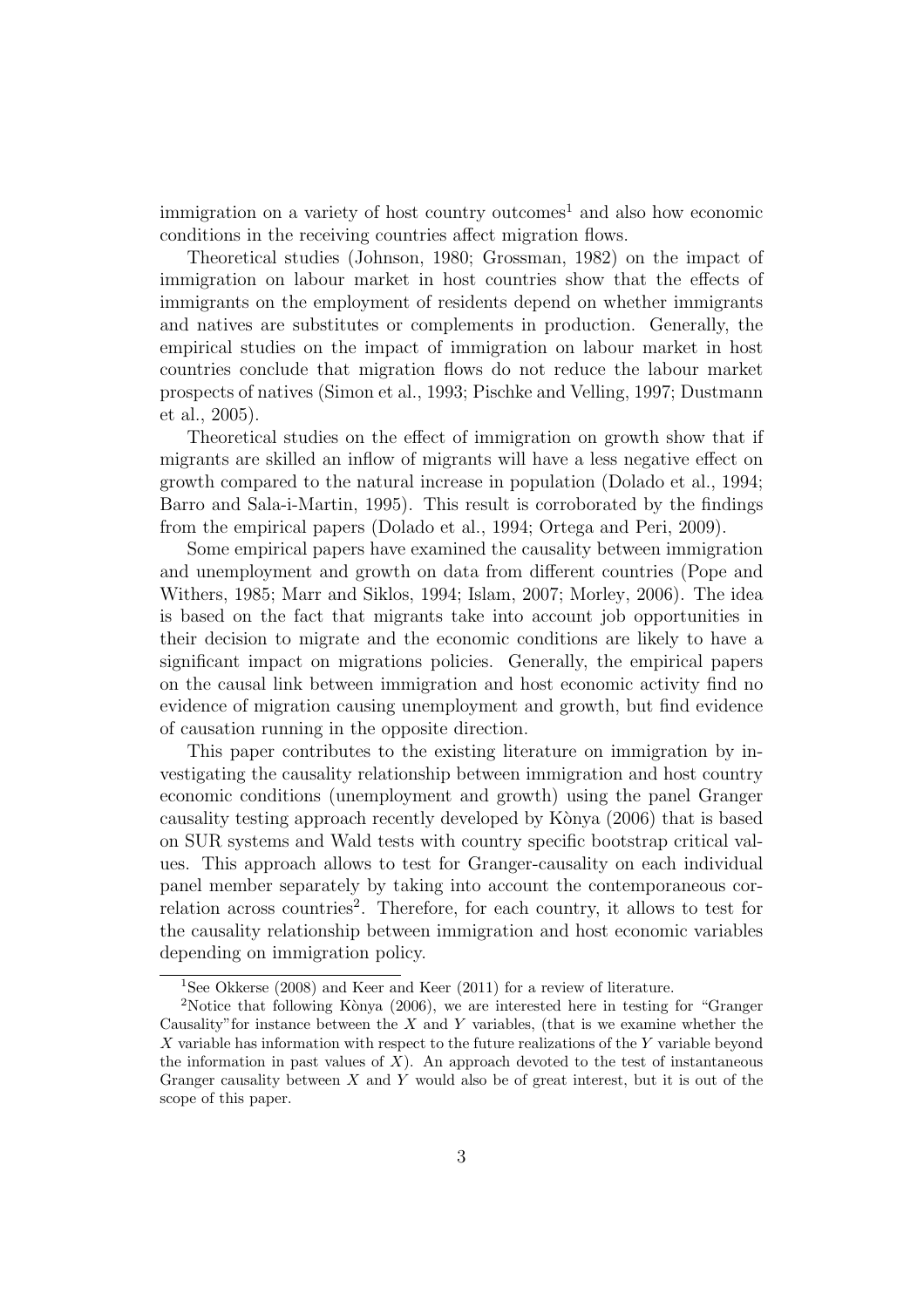We use annual data over the 1980-2005 period for 22 OECD countries which are the major host countries (Figure 1). Our study provides evidence that immigration does not cause host economic conditions (unemployment and income per capita) and the influence of host economic conditions on immigration depends on the host country. Indeed, on the one hand, our finding suggests that, only in Portugal, unemployment negatively Granger causes immigration inflow, while in any country, immigration inflow does not Grange cause unemployment. On the other, our results indicate that, in four countries (France, Iceland, Norway and the United Kingdom), economic growth positively Granger causes immigration inflow, while in any country, immigration inflow does not Granger cause economic growth. This heterogeneity in the influence of host economic conditions on immigration can be related to the characteristics of host country immigration policies.

The remainder of the paper is organized as follows. The existing literature on the interaction between immigration, unemployment and growth is reviewed in Section 2. Section 3 presents the econometric methodology. Section 4 describes the data and makes some preliminary econometric investigation. Section 5 reports and comments the empirical results. Finally, Section 6 offers some concluding remarks.

#### 2 Literature review

Since the early 1980s a considerable literature on immigration has been developed. The main concern is about the effect of immigration on labour market and economic growth in the host country.

Theoretical papers by Johnson (1980), Borjas (1987), Schmidt et al. (1994) and Greenwood and Hunt (1995) show that the effects of immigrants on the employment of residents depend on whether immigrants and natives are substitutes or complements in production. If the labour suppliers of residents and recent immigrants are substitutes, an inflow of immigrants will reduce wages (assuming wage adjustment to clear the labour market) and will increase the total employment. If labour force participation rates are sensitive to real wage rates, part of adjustment will occur through resident employment. So, immigration may cause unemployment among natives who are not willing to work at this lower wages. On the contrary, if residents and immigrant workers are complements in production (immigrants may be particularly adept at some types of jobs) the arrival of new immigrants may increase resident productivity and then raise their wages and their employment opportunities.

Generally, empirical studies on the impact of immigration on labour mar-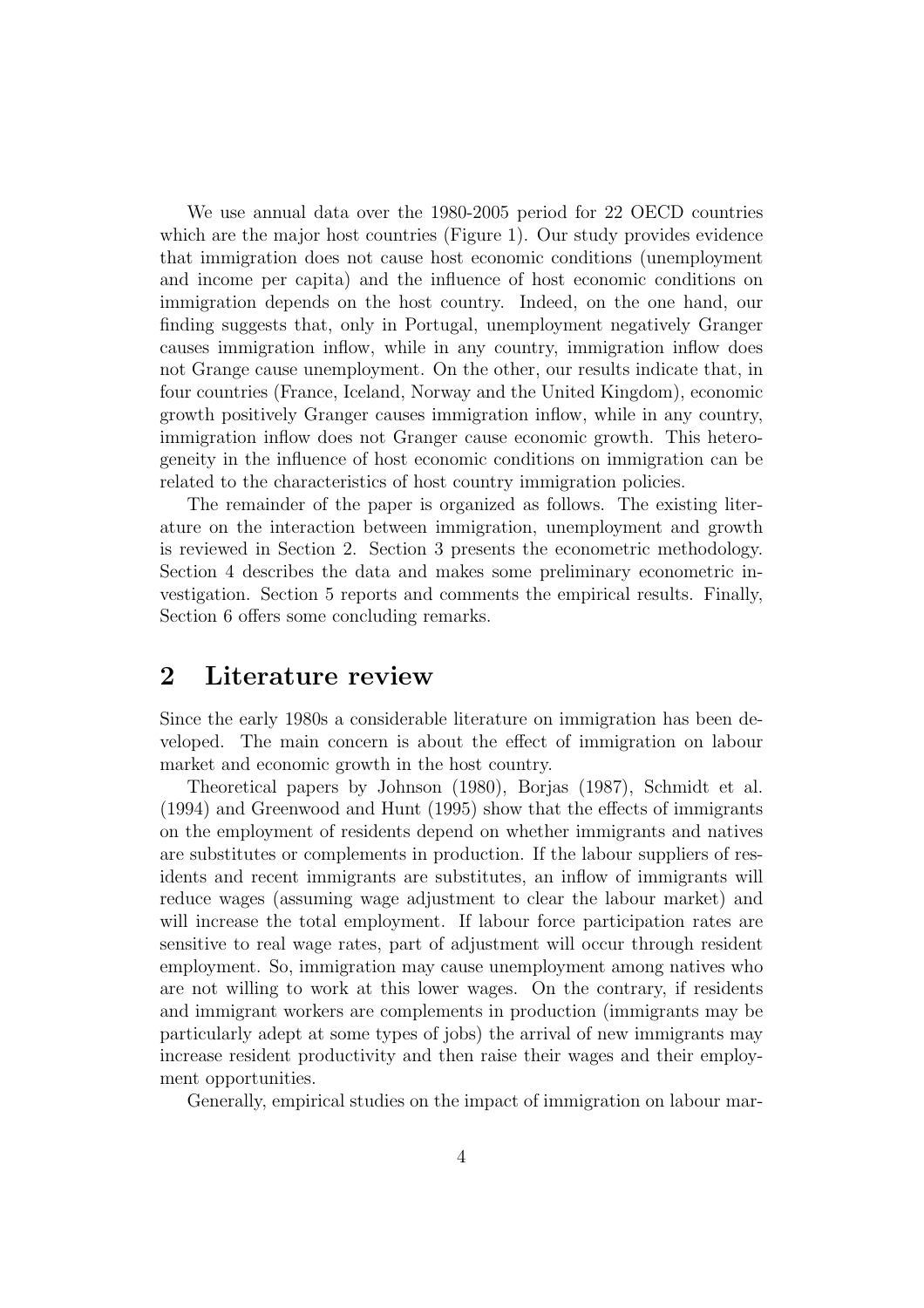ket in host countries conclude that migration flows do not reduce the labour market prospects of natives. For example, the empirical studies based on the spatial correlation approach (Simon et al., 1993 for the U.S; Pischke and Velling, 1997 for Germany; Dustmann et al., 2005 for the U.K.) find no adverse effects of immigration on native unemployment. This result is corroborated by findings from the studies based on natural experiments, i.e., immigration caused by political rather than economic factors (Card, 1990 for the Mariel Boatlift<sup>3</sup> and Hunt, 1992 for the return of "pieds-noirs" in France after the independence of Algeria). Contrary to the studies mentioned above that are conducted at the country level, Angrist and Kugler (2003) use a panel of 18 European countries from 1983 to 1999 and find a slightly negative impact of immigrants on native labour market employment. Jean and Jimenez (2007) evaluate the unemployment impact of immigration (and its link with output and labour market policies) in 18 OECD countries over the period 1984 to 2003, and they do not find any permanent effect of immigration.

Some theoretical works (Dolado et al., 1994; Barro and Sala-i-Martin, 1995) use a Solow growth model augmented by human capital to analyze the effects of immigrants on growth. They conclude that the effects of migration on economic growth depend on the skill composition of immigrants. The more migrants are educated, the more immigration has a positive effect on the economic growth in the host country.

Estimating an augmented Solow model on data from OECD economies during the 1960-1985 period, Dolado et al. (1994) find empirical evidence that corroborates its theoretical result. Their empirical result shows that because of their human capital content, migration inflows have less than half the negative impact of comparable natural population increases. However, more recently, Ortega and Peri (2009) estimate a pseudo-gravity model on 14 OECD countries over the period 1980 to 2005 and find that immigration does not affect income per capita.

A number of studies evaluate the fiscal impacts of immigration to examine whether immigration burdens the host country's social welfare systems more than is covered by the taxes paid by the immigrants (Auerbach and Oreopoulos, 1999; Borjas, 1995, 2001; Passel and Clark, 1994). These studies generally conclude that the total economic impact on the host country is relatively small.

Since migrants take into account job opportunities in their decision to migrate and because the economic conditions in host countries are likely

<sup>3</sup> In 1980, Fidel Castro permitted any person wished to leave Cuba free access to depart from the port of Mariel. Approximately, 125000 Cubans, mostly unskilled workers, migrated to Miami. As a result, Miami's labour force increased by 7 percent.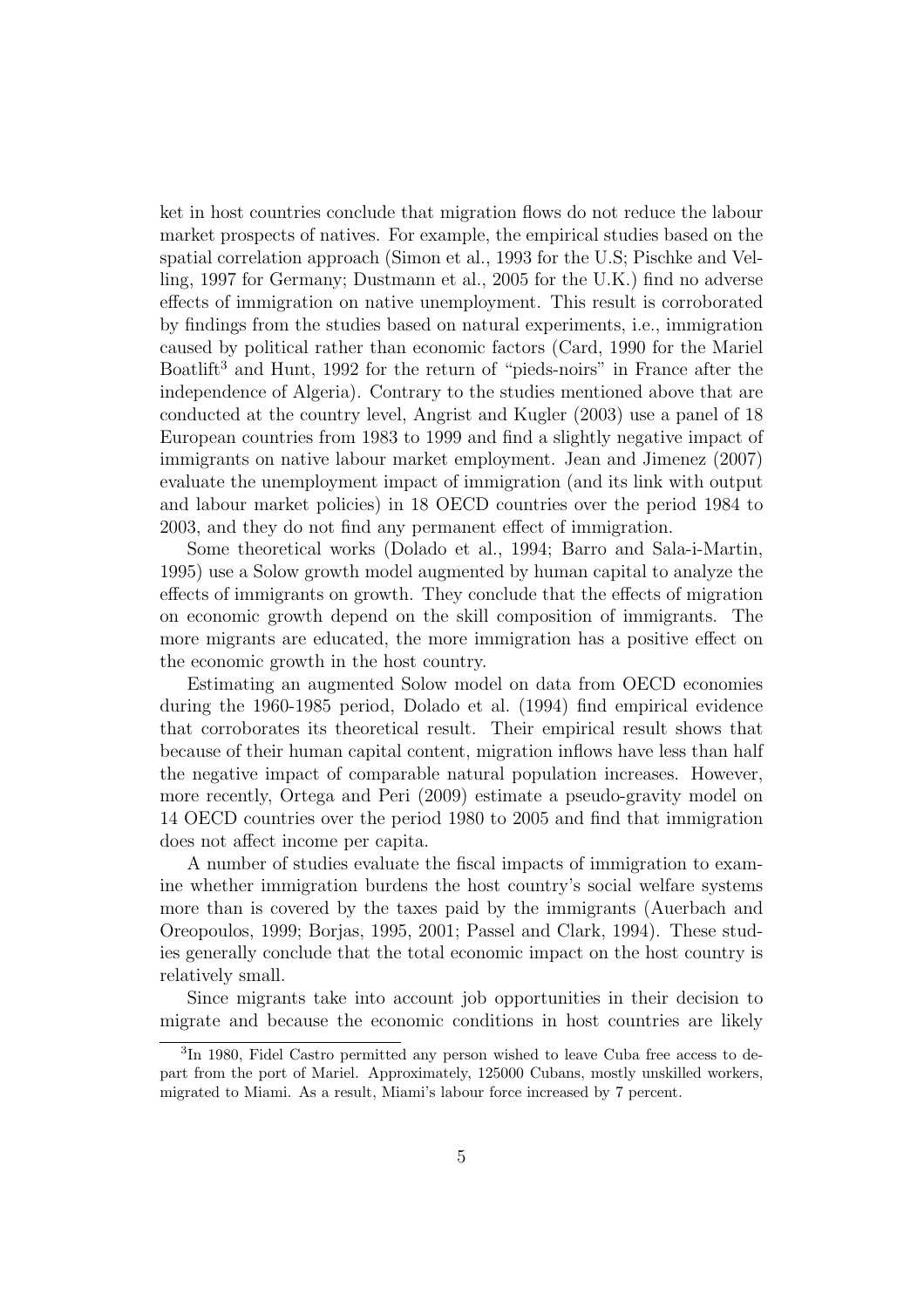to have a significant impact on migration policies, some empirical papers examine whether the migration flows respond to host country economic conditions. Particularly, some previous papers examine the Granger causality links between immigration and unemployment using data on individual country (Pope and Withers, 1985 for Australia; Marr and Siklos, 1994 and Islam, 2007 for Canada). They find no evidence of migration causing higher average rates of unemployment, but find evidence of causation running in the opposite direction. However, Shan et al. (1999) find no Granger-causality between immigration and unemployment, using data from Australia and New Zealand. Morley (2006) finds evidence of a long-run Granger causality running from per capita GDP to immigration on data for Australia, Canada and the USA.

Contrary to these previous empirical papers that examine the Granger causality between immigration and unemployment and growth using data on individual country, we employ here panel Granger causality techniques for a panel of OECD countries. We use the panel Granger causality testing approach of K`onya (2006) that is based on SUR systems and Wald tests with country specific bootstrap critical values. Firstly, since country specific bootstrap critical values are generated, this approach allows to test for Granger-causality on each individual panel member separately by taking into account the possible contemporaneous correlation across countries. Generating country specific bootstrap critical values allows not to implement pretesting for unit roots and cointegration. Finally, bootstrapping provides a way to account for the distortions caused by small samples.

## 3 Econometric methodology

Three approaches can be implemented to test for Granger-causality in a panel framework. The first one is based on the Generalized Method of Moments (GMM) that estimates (homogeneous) panel model by eliminating the fixed effect. However, it does not account for neither heterogeneity nor crosssectional dependence<sup>4</sup>. A second approach that deals with heterogeneity was proposed by Hurlin (2008), but its main drawback is that the possible cross-sectional dependence is not taken into account. The third approach developed by Kònya  $(2006)$  allows to account for both cross-sectional dependence and heterogeneity. It is based on Seemingly Unrelated Regression (SUR) systems and Wald tests with country specific bootstrap critical values

<sup>4</sup>Moreover, as shown by Pesaran et al. (1999) the GMM estimators can lead to inconsistent and misleading estimated parameters unless the slope coefficients are in fact identical.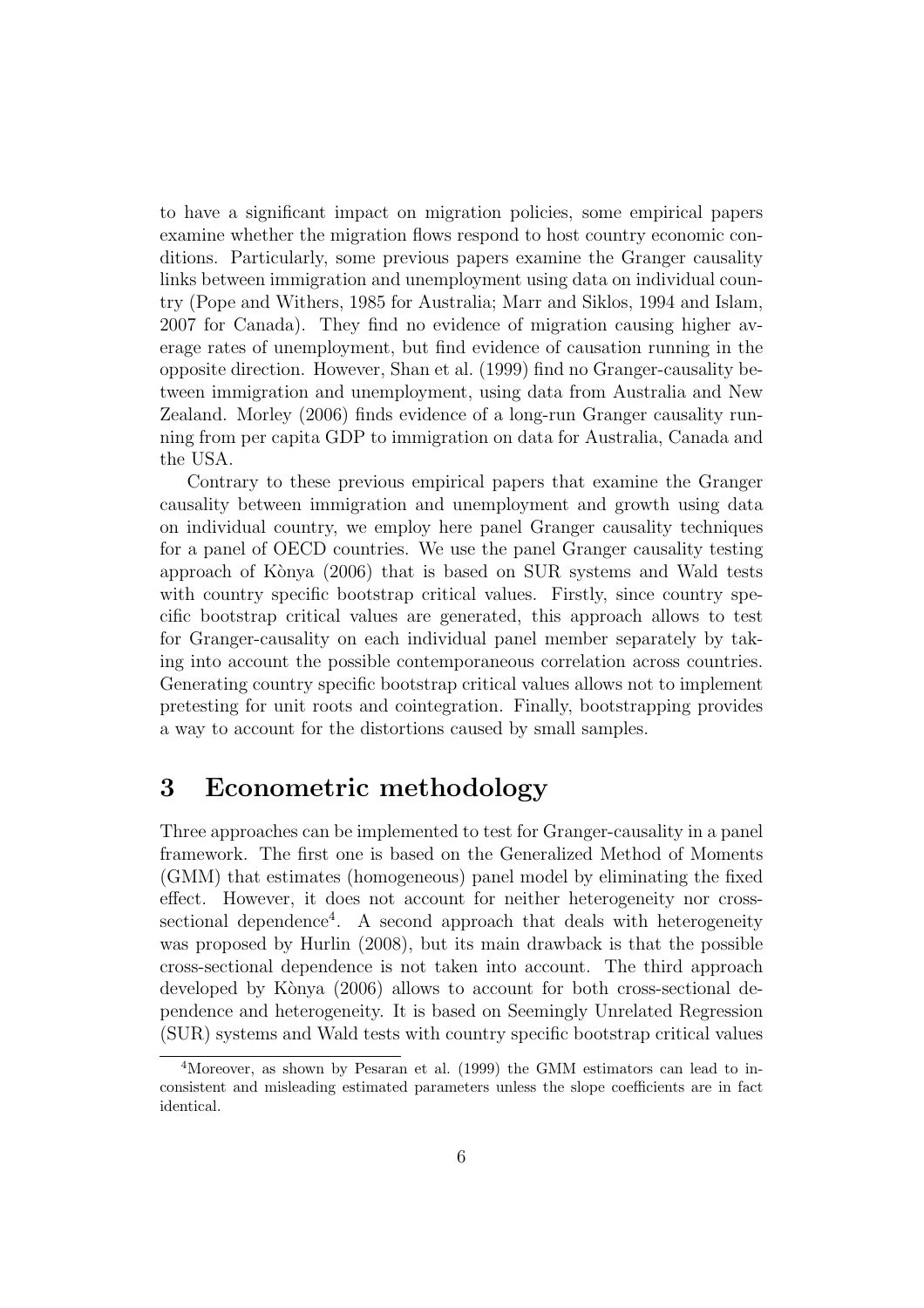and enables to test for Granger-causality on each individual panel member separately, by taking into account the possible contemporaneous correlation across countries. Given its generality, we will implement this last approach in this paper.

The panel causality approach by Kònya (2006) that examines the relationship between  $Y$  and  $X$  can be studied using the following bivariate finite-order vector autoregressive (VAR) model:

$$
\begin{cases}\ny_{i,t} = \alpha_{1,i} + \sum_{s=1}^{ly_1} \beta_{1,i,s} y_{i,t-s} + \sum_{s=1}^{lx_1} \gamma_{1,i,s} x_{i,t-s} + \varepsilon_{1,i,t} \\
x_{i,t} = \alpha_{2,i} + \sum_{s=1}^{ly_2} \beta_{2,i,s} y_{i,t-s} + \sum_{s=1}^{lx_2} \gamma_{2,i,s} x_{i,t-s} + \varepsilon_{2,i,t}\n\end{cases} (1)
$$

where the index  $i$  ( $i = 1, ..., N$ ) denotes the country, the index  $t$  ( $t =$ 1, ..., T) the period, s the lag, and  $ly_1$ ,  $lx_1$ ,  $ly_2$  and  $lx_2$  indicate lag lengths. The error terms,  $\varepsilon_{1,i,t}$  and  $\varepsilon_{2,i,t}$  are supposed to be white-noises (i.e. they have zero means, constant variances and are individually serially uncorrelated) and may be correlated with each other for a given country. Moreover, it is assumed that Y and X are stationary or cointegrated so, depending on the time-series properties of the data, they might denote the level, the first difference or some higher difference.

We consider two bivariate systems. In the former system  $System\ 1$ :  $(Y = U, X = M)$  where U and M denote unemployment rate and net migration rate, respectively. In the latter  $System\ 2: (Y = LGDP, X = M)$ , where *LGDP* denotes the natural logarithm of per capita real GDP (or real income).<sup>5</sup>

With respect to system  $(1)$  for instance, in country i there is one-way Granger-causality running from X to Y if in the first equation not all  $\gamma_{1,i}$ 's are zero but in the second all  $\beta_{2,i}$ 's are zero; there is one-way Granger-causality from Y to X if in the first equation all  $\gamma_{1,i}$ 's are zero but in the second not all  $\beta_{2,i}$ 's are zero; there is two-way Granger-causality between Y and X if neither all  $\beta_{2,i}$ 's nor all  $\gamma_{1,i}$ 's are zero; and there is no Granger-causality between Y and X if all  $\beta_{2,i}$ 's and  $\gamma_{1,i}$ 's are zero.

Since for a given country the two equations in (1) contain the same predetermined, i.e. lagged exogenous and endogenous variables, the OLS estimators of the parameters are consistent and asymptotically efficient. This suggests that the 2N equations in the system can be estimated one-by-one, in any preferred order. Then, instead of  $N$  VAR systems in  $(1)$ , we can consider the following two sets of equations:

<sup>5</sup>Since per capita real GDP grows exponentially, it is taken in logarithm.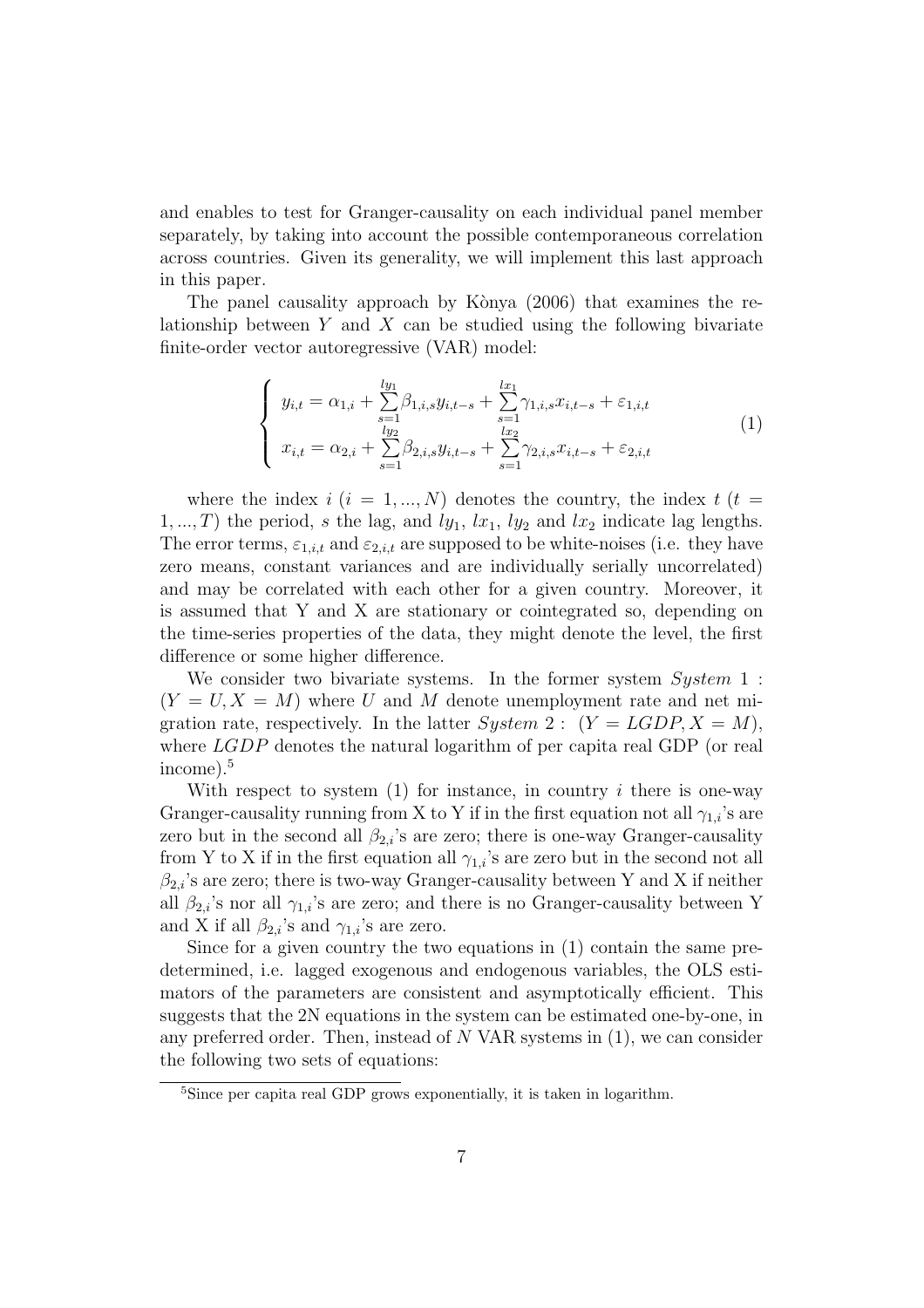$$
\begin{cases}\ny_{1,t} = \alpha_{1,1} + \sum_{s=1}^{ly_1} \beta_{1,1,s} y_{1,t-s} + \sum_{s=1}^{lx_1} \gamma_{1,1,s} x_{1,t-s} + \varepsilon_{1,1,t} \\
y_{2,t} = \alpha_{1,2} + \sum_{s=1}^{ly_1} \beta_{1,2,s} y_{2,t-s} + \sum_{s=1}^{lx_1} \gamma_{1,2,s} x_{2,t-s} + \varepsilon_{1,2,t} \\
\vdots \\
y_{N,t} = \alpha_{1,2} + \sum_{s=1}^{ly_1} \beta_{1,N,s} y_{N,t-s} + \sum_{s=1}^{lx_1} \gamma_{1,N,s} x_{N,t-s} + \varepsilon_{1,N,t}\n\end{cases} (2)
$$

and

$$
\begin{cases}\nx_{1,t} = \alpha_{2,1} + \sum_{s=1}^{ly_2} \beta_{2,1,s} y_{1,t-s} + \sum_{s=1}^{lx_2} \gamma_{2,1,s} x_{1,t-s} + \varepsilon_{2,1,t} \\
x_{2,t} = \alpha_{2,2} + \sum_{s=1}^{ly_2} \beta_{2,2,s} y_{2,t-s} + \sum_{s=1}^{lx_2} \gamma_{2,2,s} x_{2,t-s} + \varepsilon_{2,2,t} \\
\vdots \\
x_{N,t} = \alpha_{2,N} + \sum_{s=1}^{ly_2} \beta_{2,N,s} y_{2,t-s} + \sum_{s=1}^{lx_2} \gamma_{2,N,s} x_{N,t-s} + \varepsilon_{2,N,t}\n\end{cases}\n\tag{3}
$$

Compared to  $(1)$ , each equation in  $(2)$ , and also in  $(3)$ , has different predetermined variables. The only possible link among individual regressions is contemporaneous correlation within the systems. Therefore, system 2 and 3 must be estimated by (SUR) procedure to take into account contemporaneous correlation within the systems (in presence of contemporaneous correlation the SUR estimator is more efficient than the OLS one). Following Konya (2006), we use country specific bootstrap Wald critical values to implement Granger causality<sup>6</sup>. Generating bootstrap Wald critical allows Y and X not to be necessary stationary, they can denote the level, the first difference or some higher difference.

This procedure has several advantages. Firstly, it does not assume that the panel is homogeneous, so it is possible to test for Granger-causality on each individual panel member separately by taking into account the possible contemporaneous correlation across countries. Therefore, for each country, it allows to test the causality relationship between immigration and host economic variables depending on immigration policy. Secondly, this approach which extends the framework by Phillips (1995) by generating country specific bootstrap critical values does not require pretesting for unit roots and cointegration. This is an important feature since unit-root and cointegration tests in general suffer from low power, and different tests often lead to contradictory results. Finally, bootstrapping provides a way to account for the distortions caused by small samples.

<sup>6</sup>See Appendix for the procedure regarding how bootstrap samples are generated for each country.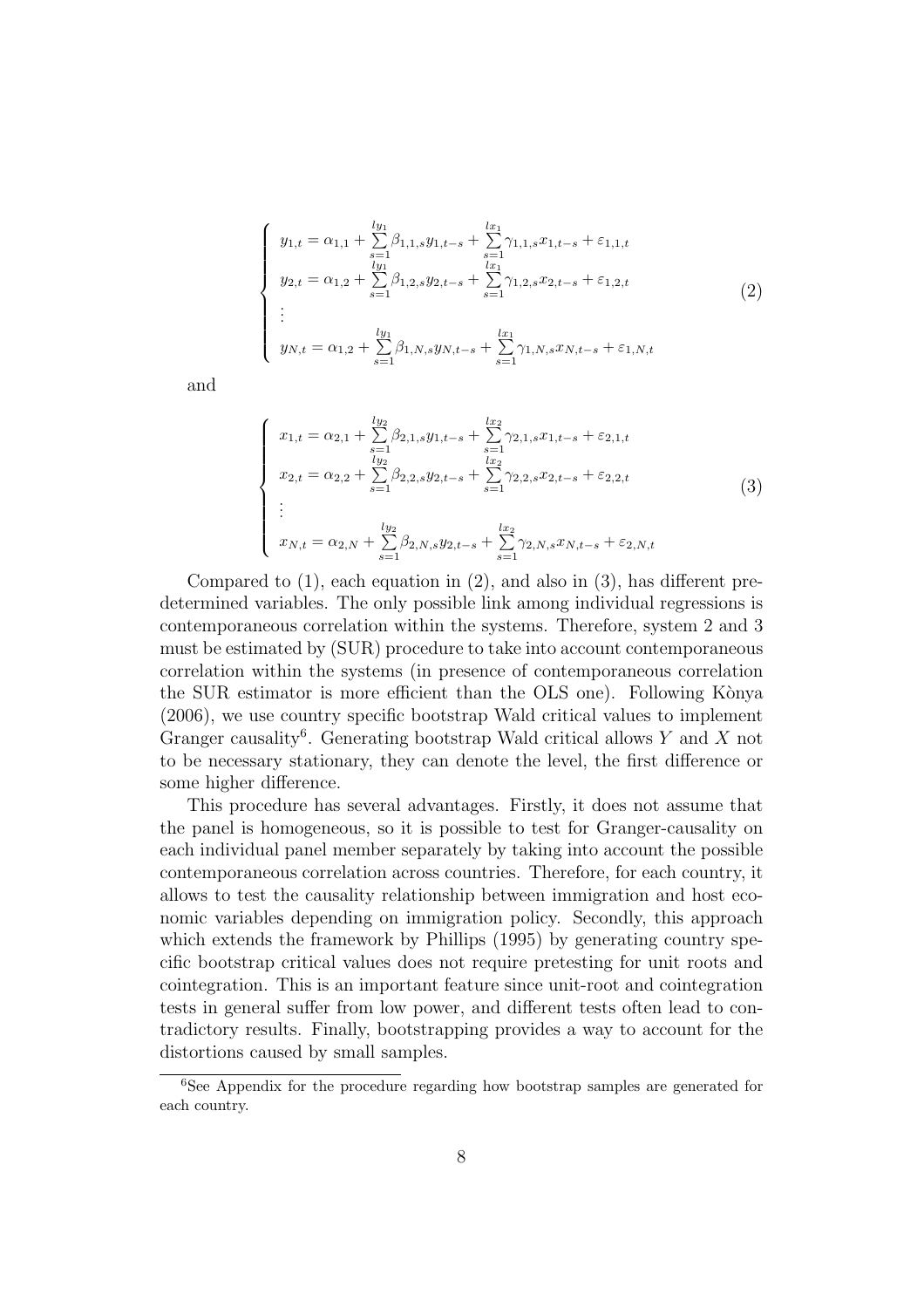To check the robustness of our results, we consider two trivariate specifications. However, our focus will remain on the bivariate, one-period-ahead relationship between migration and unemployment or per capita GDP, so we will not consider the possibility of two variables jointly causing the third one. In the former System 3 :  $(Y = U, X = M, Z = LGDP)$ , when testing for the causality between migration and unemployment, GDP per capita is treated as an auxiliary variable; whereas in the latter System 4 :  $(Y = LGDP, X = M, Z = U)$  when testing for the causality between migration and GDP per capita, unemployment is treated as an auxiliary variable. Therefore, the trivariate specifications allows to test for the causality between migration and unemployment, or GDP per capita by taking into account the correlation between unemployment and economic growth. For the trivariate systems, the corresponding augmented variants of (2) and (3) are

$$
\begin{cases}\ny_{1,t} = \alpha_{1,1} + \sum_{s=1}^{ly_1} \beta_{1,1,s} y_{1,t-s} + \sum_{s=1}^{lx_1} \gamma_{1,1,s} x_{1,t-s} + \sum_{s=1}^{lz_1} \lambda_{1,1,s} z_{1,t-s} + \varepsilon_{1,1,t} \\
y_{2,t} = \alpha_{1,2} + \sum_{s=1}^{ly_1} \beta_{1,2,s} y_{2,t-s} + \sum_{s=1}^{lx_1} \gamma_{1,2,s} x_{2,t-s} + \sum_{s=1}^{lz_1} \lambda_{1,2,s} z_{2,t-s} + \varepsilon_{1,2,t} \\
\vdots \\
y_{N,t} = \alpha_{1,N} + \sum_{s=1}^{ly_1} \beta_{1,N,s} y_{N,t-s} + \sum_{s=1}^{lx_1} \gamma_{1,N,s} x_{N,t-s} + \sum_{s=1}^{lz_1} \lambda_{1,N,s} z_{N,t-s} + \varepsilon_{1,N,t}\n\end{cases}\n\tag{4}
$$

and

$$
\begin{cases}\nx_{1,t} = \alpha_{2,1} + \sum_{s=1}^{ly_2} \beta_{2,1,s} y_{1,t-1} + \sum_{s=1}^{lx_2} \gamma_{2,1,s} x_{1,t-s} + \sum_{s=1}^{lz_2} \lambda_{2,1,s} z_{1,t-s} + \varepsilon_{2,1,t} \\
x_{2,t} = \alpha_{2,2} + \sum_{s=1}^{ly_2} \beta_{2,2,s} y_{2,t-1} + \sum_{s=1}^{lx_2} \gamma_{2,2,s} x_{2,t-s} + \sum_{s=1}^{lz_2} \lambda_{2,2,s} z_{2,t-s} + \varepsilon_{2,2,t} \\
\vdots \\
x_{N,t} = \alpha_{2,N} + \sum_{s=1}^{ly_2} \beta_{2,N,s} y_{2,t-1} + \sum_{s=1}^{lx_2} \gamma_{2,N,s} x_{N,t-s} + \sum_{s=1}^{lz_2} \lambda_{2,N,s} z_{N,t-s} + \varepsilon_{2,N,t}\n\end{cases}\n(5)
$$

## 4 Data and Preliminary investigation

We use annual data over the period 1980 to 2005 for 22 OECD countries<sup>7</sup> which are the major host countries. We use net migration, because, as mentioned by OECD, the main sources of information on migration vary across countries. This may pose problem for the comparability of available data on

<sup>7</sup>The sample includes: Australia, Austria, Belgium, Canada, Denmark, Finland, France, Germany, Greece, Ireland, Iceland, Italy, Luxembourg, Netherlands, New Zealand, Norway, Spain, Sweden, Switzerland, Portugal, United Kingdom and United States.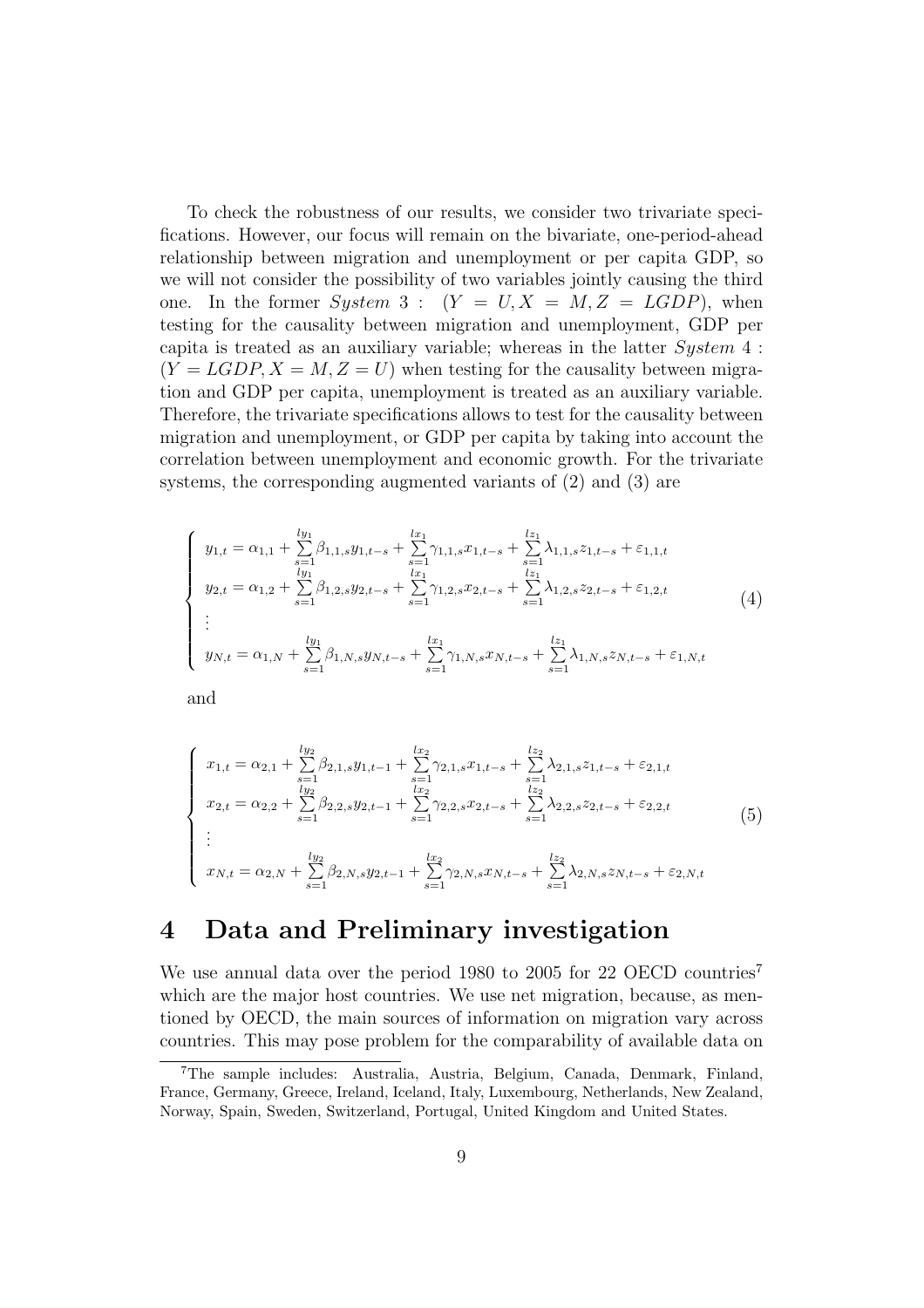Table 1: Descriptive statistics of 22 OECD countries

| Period    | Immigration        | Unemployment      | GDP per capita  |
|-----------|--------------------|-------------------|-----------------|
|           | rate (in thousand) | rate (in percent) | $(2000$ PPP $)$ |
| 1980-1984 | 0.9251             | 6.81              | 18589           |
| 1985-1989 | 1.4407             | 7.22              | 20946           |
| 1990-1994 | 3.4877             | 8.17              | 22868           |
| 1995-1999 | 2.8396             | 7.95              | 25460           |
| 2000-2005 | 4.5671             | 6.05              | 29288           |

Bivariate system Model  $CD_{BP}$   $CD_{LM}$   $CD$ System 1 (U)  $450.7726***$   $10.2246***$   $83.1740**$ <br>(0.000)  $(0.000)$  (0.000)  $(0.000)$  $(0.000)$   $(0.000)$   $(0.000)$ <br>  $280.7111***$   $2.3128**$   $35.8008***$ System 1 (M)  $280.7111^{**}$   $2.3128^{**}$   $35.8008^{*}$ <br>(0.014)  $(0.021)$   $(0.000)$  $\begin{array}{cccc} (0.014) & (0.021) & (0.000) \\ 709.8659^{***} & 22.2789^{***} & 131.8569^{***} \end{array}$ System 2 (LGDP)  $709.8659^{***}$   $22.2789^{*}$   $(0.000)$   $(0.000)$  $\begin{array}{cccc} (0.000) & & (0.000) & & (0.000) \\ 308.4733^{**} & & 3.6044^{***} & 12.2688^{***} \end{array}$ System 2 (M)  $308.4733^{**}$   $3.6044^{*}$ <br>(0.000) (0.000)  $(0.000)$ Trivariate system Model  $CD_{BP}$   $CD_{LM}$   $CD$  $\begin{array}{c|cc}\n\text{Model} & & \dot{C}D_{BP} & CD_{LM} & CD \\
\hline\n\text{System 3 (U)} & & 449.2574*** & 10.1543*** & 89.0142** \\
 & & (0.000) & (0.000) & (0.000)\n\end{array}$  $(0.000)$   $(0.000)$   $(0.000)$   $(0.000)$ <br>308.1410\*\*\* 3.5889\*\*\* 3.5100\*\*\* System 3 (M)  $308.1410^{***}$   $3.5889^{***}$   $3.5100^{*}$ <br>(0.001) (0.000) (0.000)  $(0.001)$   $(0.000)$   $(0.000)$ <br>  $634.9612***$   $18.7940***$   $120.2349***$ System 4 (LGDP)  $634.9612^{***}$   $18.7940^{***}$   $120.2349^{**}$ <br>(0.000)  $(0.000)$   $(0.000)$   $(0.000)$  $(0.000)$   $(0.000)$   $(0.000)$ <br>326.7683\*\*\* 4.4556\*\*\* 6.1835\*\*\* System 4 (M)  $326.7683*$   $(0.000)$  $(0.000)$   $(0.000)$ 

Table 2: Results for cross-sectional dependence tests

U, M and LGDP denote unemployment rate, net migration rate and natural logarithm of per capita real GDP, respectively.  $CD_{BP}$ ,  $CD_{LM}$  and  $CD$  denote respectively the Breusch and Pagan Lagrange multiplier statistic for crosssectional dependence, the Pesaran Lagrange multiplier statistic for cross-sectional dependence, and the Pesaran cross-sectional dependence statistic based on the pair-wise correlation coefficients. Under the null hypothesis of no cross-sectional dependence,  $CD_{BP}$  follows a chi-square distribution with  $N(N-1)/2$  degrees of freedom,  $CD_{LM}$  and  $CD$  follow standard normal distribution . \*\*\* and \*\* indicate rejection of the null hypothesis at 1 and 5 percent level of significance, respectively.

inflows and outflows. Since the comparability problem is generally caused by short-term movements, as argued by OECD (2009), taking net migration tends to eliminate these movements that are the main source of noncomparability. Besides, compared to data on inflows and outflows, for the countries that we consider, there are long available series on data on net migration. Net migration rate is measured as total annual arrivals less total departures, divided by the total population. Net migration data include immigrants from OECD countries and do not make a distinction between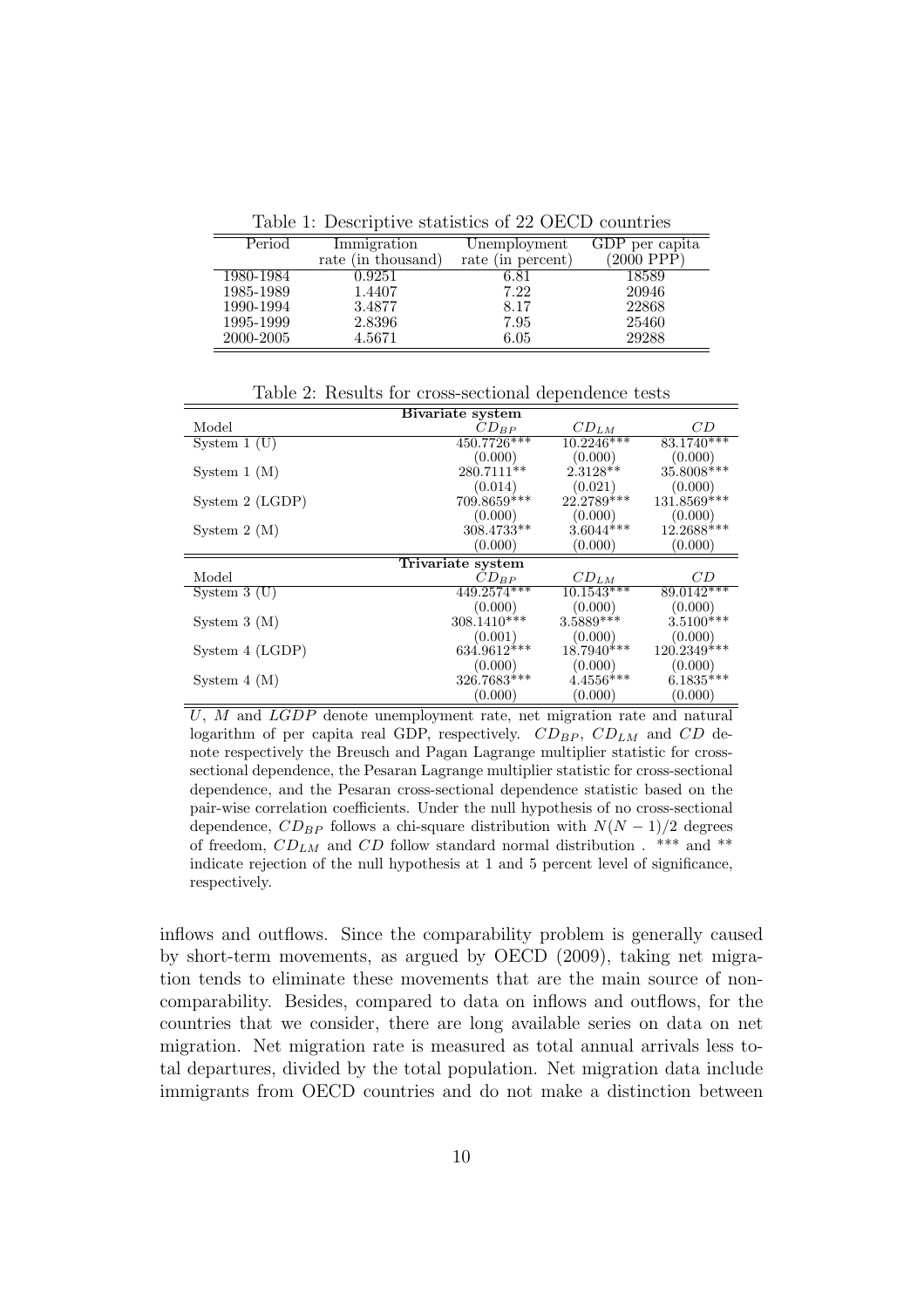nationals and foreigners. Entries of persons admitted on a temporary basis are not included in this statistic. Only permanent and long-term movements are considered<sup>8</sup>. Real GDP (in 2000 Purchasing Power Parities) per capita is used to measure real income. The unemployment rate is the ratio of the labour force that actively seeks work but is unable to find work. All variables are taken from OECD Databases. Table 1 reports summary statistics of variables. The figures in Table 1 show that, on average, immigration rate increased from 0.92 per thousand during the period 1980-1984 to 4.57 per thousand during the 2000-2005 period. At the same time, GDP per capita increased, whereas it is difficult to point out a decrease or an increase in unemployment rate.

Since the results from the causality test may be sensitive to lag structure, determining optimal lag length(s) is crucial for the robustness of findings. For a relatively large panel, equation- and variable-varying lag structure would lead to an increase in the computational burden substantially. To overcome this problem, following Kònya (2006) we allow maximal lags to differ across variables, but to be the same across equations. We estimate the system for each possible pair of  $ly_1$ ,  $lx_1$ ,  $ly_2$ , and  $lx_2$  respectively by assuming from 1 to 4 lags and then choose the combinations minimizing the Akaike Information Criterion (AIC). The AIC selects the following lags: in the first bivariate system  $ly_1 = 2$ ,  $lx_1 = 1$ ,  $ly_2 = 1$ , and  $lx_2 = 1$ ; and in the second one  $ly_1 = 2$ ,  $lx_1 = 1, ly_2 = 1$  and  $lx_2 = 2$ . In the first trivariate system, we take  $ly_1 = 2$ ,  $lx_1 = 1, lz_1 = 1, ly_2 = 1, lx_2 = 1$  and  $lz_2 = 1$ ; and in the second one  $ly_1 = 2$ ,  $lx_1 = 1, lz_1 = 1, ly_2 = 1, lx_2 = 2 \text{ and } lz_2 = 1.$ 

As mentioned above, testing for the cross-sectional dependence in a panel causality study is crucial for selecting the appropriate estimator. Following Kònya  $(2006)$  and Kar et al.  $(2010)$ , to investigate the existence of crosssectional dependence we employ three different tests: Lagrange multiplier test statistic of Breusch and Pagan (1980) for cross-sectional dependence and two cross-sectional dependence tests statistic of Pesaran (2004), one based on Lagrange multiplier and the other based on the pair-wise correlation coefficients.

The Lagrange multiplier test statistic for cross-sectional dependence of Breusch and Pagan (1980) is given by:

$$
CD_{BP} = T \sum_{i=1}^{N-1} \sum_{j=i+1}^{N} \hat{\rho}_{ij}^2
$$
 (6)

where  $\hat{\rho}_{ij}$  is the estimated correlation coefficient among the residuals ob-

<sup>8</sup>Unauthorized migrants are not taken into account at the time of arrival. They may be included when they are regularized and obtain a long-term status in the country.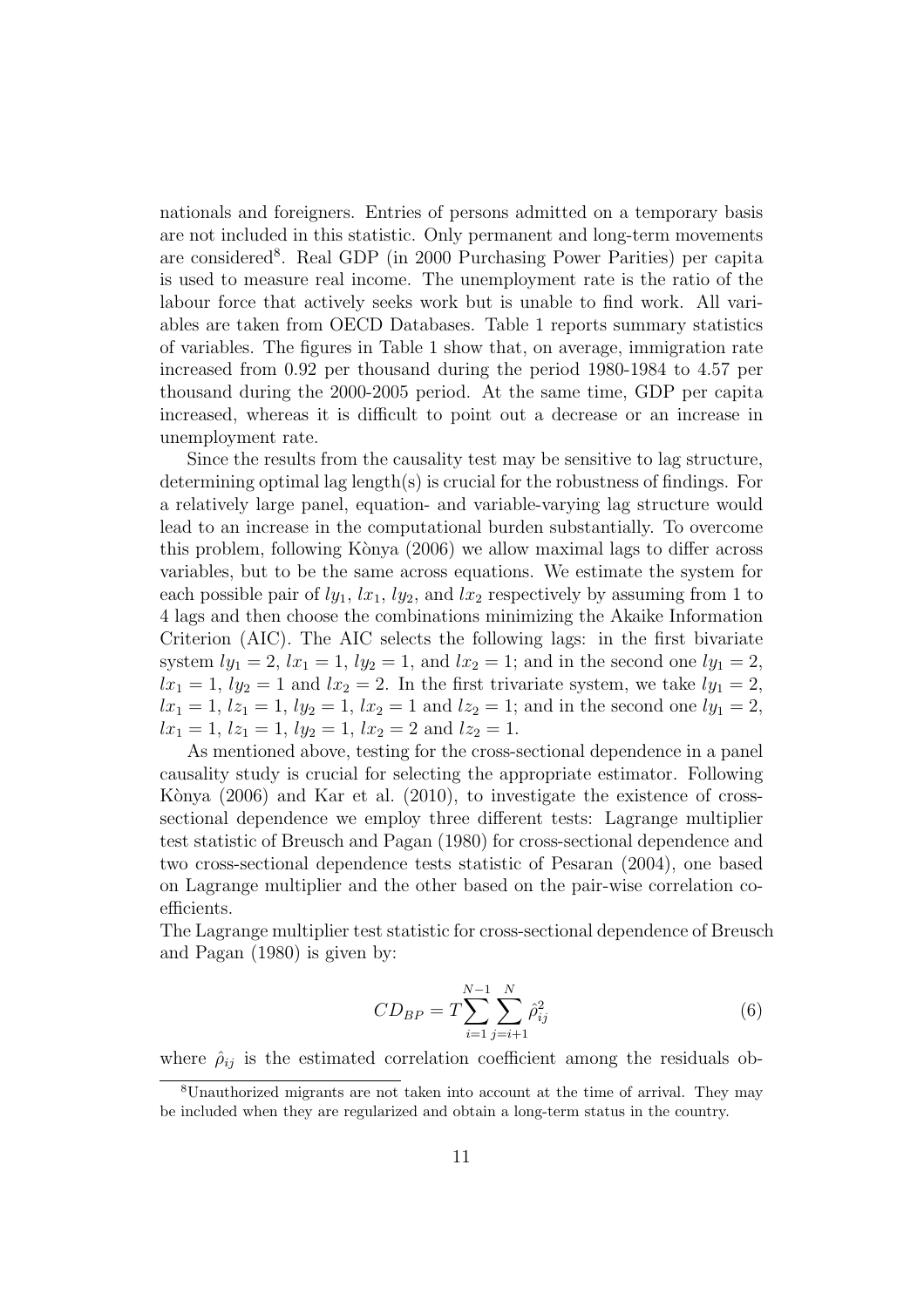tained from individual OLS estimations. Under the null hypothesis of no cross-sectional dependence with a fixed N and large T,  $CD_{BP}$  asymptotically follows a chi-squared distribution with  $N(N-1)/2$  degrees of freedom (Greene (2003), p.350).

Since, BP test has a drawback when N is large, Pesaran (2004) proposes another Lagrange multiplier  $(CD_{LM})$  statistic for cross-sectional dependence that does nor suffer from this problem. The  $CD_{LM}$  statistic is given as follows:

$$
CD_{LM} = \sqrt{\frac{1}{N(N-1)} \sum_{i=1}^{N-1} \sum_{j=i+1}^{N} (T \hat{\rho}_{ij}^2 - 1)}
$$
(7)

Under the null hypothesis of no cross-sectional dependence with the first  $T \rightarrow$  $\infty$  and then  $N \to \infty$ ,  $CD_{LM}$  asymptotically follows a normal distribution. However, this test is likely to exhibit substantial size distortions when N is large relative to T. To tackle this issue, Pesaran (2004) proposes a new test for cross-sectional dependence  $(CD)$  that can be used where N is large and T is small. This test is based on the pair-wise correlation coefficients rather than their squares used in the LM test. The CD statistic is given by:

$$
CD = \sqrt{\frac{2T}{N(N-1)}} \sum_{i=1}^{N-1} \sum_{j=i+1}^{N} \hat{\rho}_{ij}
$$
\n(8)

Under the null hypothesis of no cross-sectional dependence with the  $T \rightarrow$  $\infty$  and then  $N \to \infty$  in any order, CD asymptotically follows a normal distribution. Pesaran (2004) show that the CD test is likely to have good small sample properties (for both N and T small).

Tables 2 reports the results of these cross-sectional dependence tests. The results in 2 show that, for bivarriate and trivariate systems, all the three tests reject the null of no cross-sectional dependence across the members of the panel at 5% level of significance, implying that the SUR method is appropriate rather than a country-by-country OLS estimation. Cross-sectional dependence tests confirm that strong economic links exist between OECD countries members.

## 5 Results and Discussion

In this section, we report and comment the empirical results. Tables 3-6 report the results of Granger causality. Notice that the bootstrap critical values are substantially higher than the chi-square critical ones usually applied with the Wald test, and that they vary considerably from a country to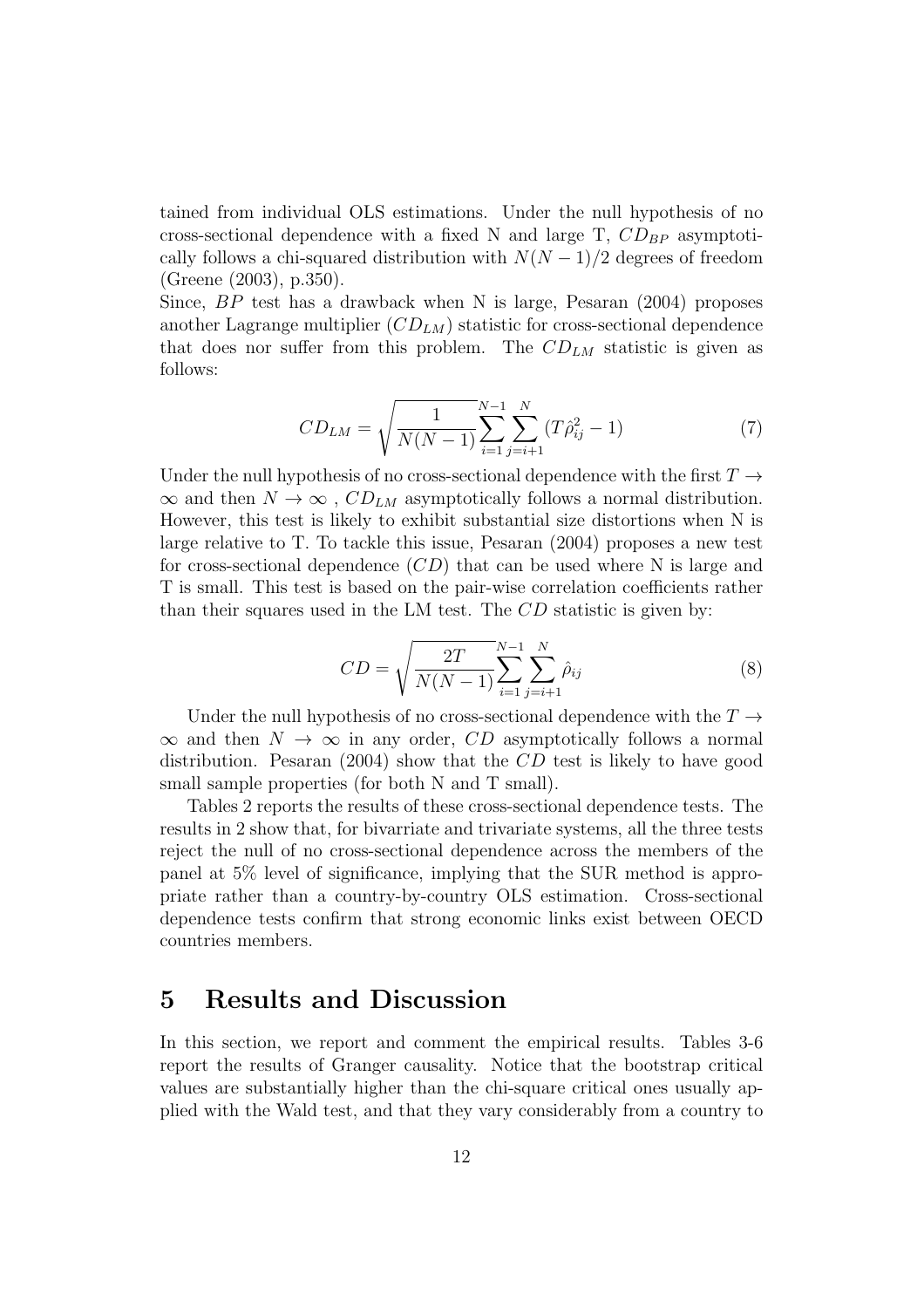another and across tables<sup>9</sup>. This reflects the stationary property of the series and the cross-section dependance.

| Country        | Estimated   | Test Stat. | Bootstrap critical values |          |          |
|----------------|-------------|------------|---------------------------|----------|----------|
|                | coefficient |            | $1\%$                     | $5\%$    | $10\%$   |
| Australia      | 0.1938      | 13.0198    | 287.7363                  | 138.7766 | 90.6493  |
| Austria        | 0.0234      | 5.6799     | 286.6355                  | 125.8565 | 80.5467  |
| Belgium        | $-0.1245$   | 3.6805     | 175.4215                  | 77.6084  | 50.1208  |
| Canada         | 0.0059      | 0.0140     | 274.5667                  | 139.4946 | 91.9954  |
| Denmark        | $-0.2288$   | 5.7721     | 337.5072                  | 140.8359 | 90.8154  |
| Finland        | 1.2062      | 52.9716    | 316.3091                  | 150.2173 | 96.7384  |
| France         | $-0.0292$   | 0.0222     | 173.9483                  | 81.8138  | 52.8704  |
| Germany        | 0.0173      | 1.9601     | 295.8401                  | 139.7354 | 93.7130  |
| Greece         | 0.0821      | 9.0246     | 230.2833                  | 109.3694 | 72.4079  |
| Iceland        | 0.0610      | 15.7417    | 286.9114                  | 132.6577 | 86.1520  |
| Ireland        | $-0.1138$   | 23.1385    | 342.9583                  | 154.8923 | 103.2070 |
| Italy          | $-0.0583$   | 11.3306    | 207.7941                  | 85.4204  | 54.6998  |
| Luxembourg     | 0.0072      | 2.4710     | 331.8680                  | 159.0345 | 106.0899 |
| Netherlands    | 0.1967      | 11.7020    | 230.3935                  | 99.0387  | 62.2805  |
| New Zealand    | $-0.0130$   | 0.4398     | 248.4385                  | 112.1155 | 75.7471  |
| Norway         | 0.2627      | 58.7593    | 303.4181                  | 134.9851 | 85.3963  |
| Portugal       | 0.0218      | 0.6693     | 156.7490                  | 75.7666  | 49.2947  |
| Spain          | $-0.2794$   | 57.3525    | 241.2615                  | 110.0584 | 72.6988  |
| Sweden         | 0.0373      | 1.2791     | 404.1338                  | 196.2905 | 125.7544 |
| Switzerland    | 0.0767      | 35.3416    | 296.1276                  | 143.5848 | 92.3061  |
| United Kingdom | $-0.1357$   | 3.8144     | 263.5924                  | 119.9834 | 77.9560  |
| United States  | $-0.1908$   | 7.7114     | 284.1708                  | 132.2164 | 83.6499  |

Table 3: Granger causality tests from migration to unemployment - bivariate

Note:  $H_0$ : immigration does not cause unemployment. The column "Estimated coefficient" denotes the estimated coefficient of the lag of immigration rate in the equation testing for Granger causality from immigration to unemployment rate. Column "Test Stat." represents the Wald test statistic for Granger causality from immigration to unemployment rate.

The results of causality tests from immigration to unemployment and from unemployment to immigration are displayed in Table 3 and Table 4, respectively. The results of causality from immigration to per capita GDP and from GDP per capita to immigration are displayed in Table 5 and Table 6, respectively. In tables 3-6, the column 'estimated coefficient' represents the estimated coefficient of  $x_{t-1}$  ( $y_{t-1}$ ) in the equation testing from Granger causality from X to Y (Y to X). Since, in each case, in testing from Granger causality from X to Y (Y to X), we have only one lag for  $X(Y)$ , this estimated coefficient represent both the short run and the long impact.

The results in Table 3 show that, in any country, there is no causality from immigration to unemployment. Table 4 shows that, for only Portugal, there is a significant (at the 10% level of significance) negative causality running from unemployment to immigration, whereas for the other countries there is no significant causality running from unemployment to immigration.

<sup>&</sup>lt;sup>9</sup>The chi-square critical values for one degree of freedom, i.e. for Wald tests with one restriction, are 6.6349, 3.8415, 2.7055 for 1%, 5% and 10%, respectively.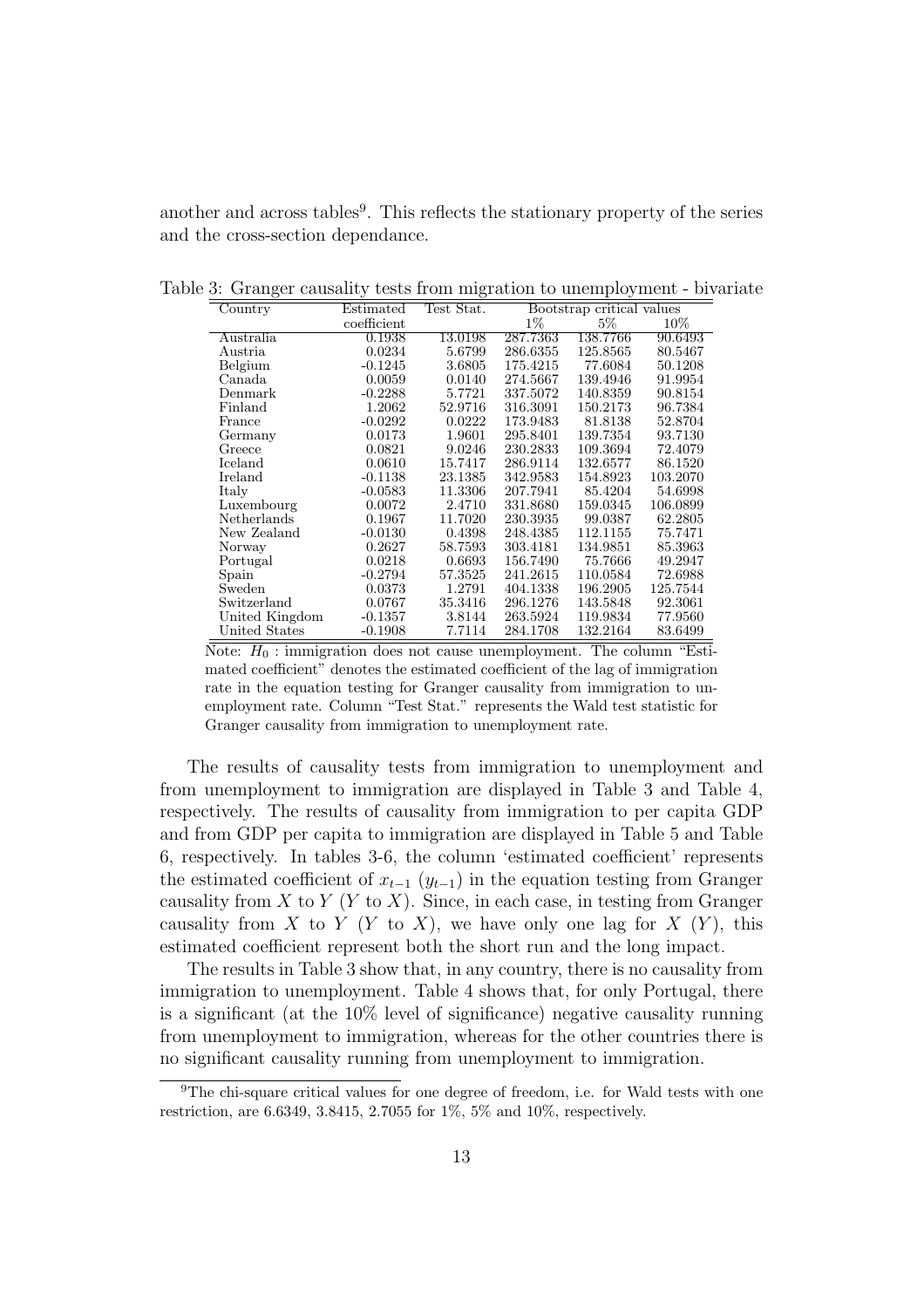| Country        | Estimated   | Test Stat. |          | Bootstrap critical values |          |
|----------------|-------------|------------|----------|---------------------------|----------|
|                | coefficient |            | $1\%$    | $5\%$                     | $10\%$   |
| Australia      | $-0.3315$   | 8.2290     | 306.8964 | 143.4189                  | 93.5239  |
| Austria        | 0.0892      | 0.0347     | 326.9468 | 141.4868                  | 90.3277  |
| Belgium        | $-0.0858$   | 13.4350    | 206.6685 | 90.3308                   | 58.6337  |
| Canada         | $-0.2170$   | 6.5177     | 292.1500 | 125.6811                  | 80.9669  |
| Denmark        | 0.1012      | 4.8414     | 350.6973 | 150.9016                  | 100.5670 |
| Finland        | $-0.0378$   | 9.5450     | 273.6004 | 130.8957                  | 85.1077  |
| France         | $-0.0540$   | 16.1243    | 290.4957 | 147.3383                  | 99.4058  |
| Germany        | $-0.0490$   | 0.1187     | 294.3776 | 144.2217                  | 95.1106  |
| Greece         | $-0.0161$   | 0.0375     | 341.1858 | 171.5095                  | 111.4617 |
| Iceland        | $-0.2756$   | 1.1717     | 218.2504 | 100.4272                  | 64.8144  |
| Ireland        | $-0.3785$   | 5.1142     | 244.2332 | 107.9090                  | 69.3826  |
| Italy          | $-0.1845$   | 1.7309     | 369.5746 | 169.3226                  | 113.8005 |
| Luxembourg     | 1.4298      | 5.7080     | 207.6518 | 99.2973                   | 64.7285  |
| Netherlands    | 0.1746      | 16.5221    | 236.9243 | 124.0193                  | 81.6781  |
| New Zealand    | 0.2662      | 1.7910     | 290.4320 | 134.6834                  | 85.8611  |
| Norway         | 0.0597      | 0.3610     | 264.9229 | 119.5181                  | 74.3819  |
| Portugal       | $-0.6033$   | 122.3191*  | 334.0911 | 146.9617                  | 97.5169  |
| Spain          | $-0.1282$   | 6.1913     | 132.1068 | 59.5167                   | 38.1426  |
| Sweden         | $-0.0153$   | 0.1089     | 232.5700 | 108.9333                  | 69.3073  |
| Switzerland    | $-0.5030$   | 14.4276    | 241.6980 | 116.7093                  | 76.3445  |
| United Kingdom | $-0.0364$   | 0.6224     | 221.8538 | 102.3553                  | 66.4853  |
| United States  | $-0.0649$   | 4.0023     | 314.9698 | 153.4151                  | 100.2002 |

Table 4: Causality tests from unemployment to migration - bivariate

Note:  $H_0$ : unemployment does not cause immigration. Column "Estimated" coefficient" denotes the estimated coefficient of the lag of unemployment rate in the equation testing for Granger causality from unemployment to immigration. Column "Test Stat." represents the Wald test statistic for Granger causality from unemployment to immigration. \* indicates the rejection of the null hypothesis at 10 percent level of significance, respectively.

The results in Table 5 suggest that, in any country, there is no significant causality running from immigration to per capita GDP. Table 6 shows that in four countries (France, Iceland, Norway and the United Kingdom) there is a positive significant causality running from GDP per capita to immigration; while in the other countries there is no significant causality running from per capita GDP to immigration. There is a positive causality running from GDP per capita to immigration at 1 percent level of significance for Norway, 5 percent level of significance for Iceland and the United Kingdom Norway and 10 percent level of significance for France.

To check the robustness of our findings, Tables 7-10 report the results using a trivariate specification. In the trivariate specifications, the focus will remain on the bivariate, one-period-ahead relationship between migration and unemployment or GDP per capita, so we will not study the possibility of two variables jointly causing the third one. The results in Tables 7-10 corroborate the findings from the bivariate specifications (except for the significance level in some cases).

Our finding that immigration does not impact host economic variables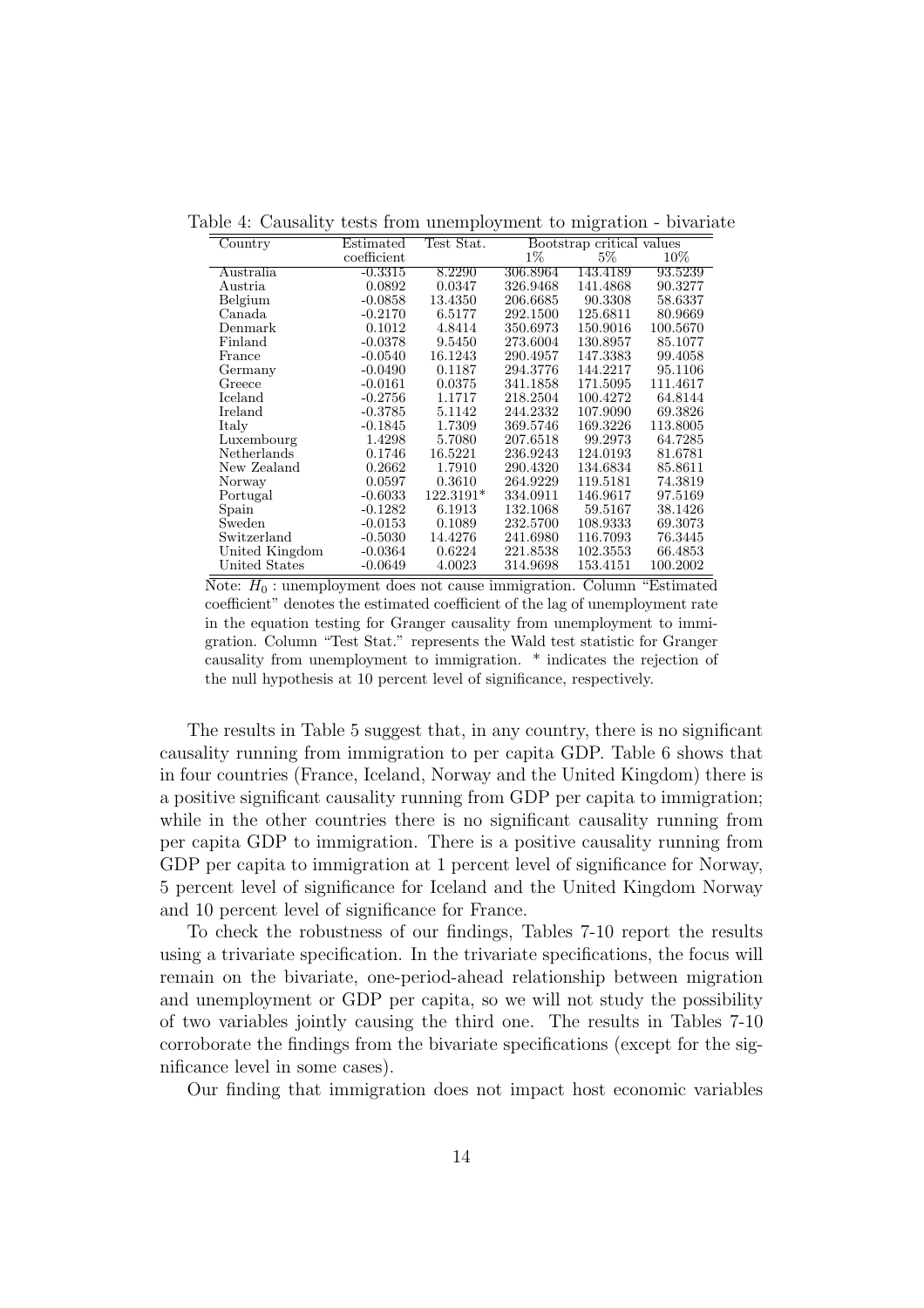Table 5: Causality tests from migration to GDP per capita - bivariate

| Country        | Estimated   | Test Stat. |          | Bootstrap critical values |          |
|----------------|-------------|------------|----------|---------------------------|----------|
|                | coefficient |            | $1\%$    | $5\%$                     | 10%      |
| Australia      | $-0.0062$   | 145.2363   | 642.1363 | 300.2588                  | 184.0594 |
| Austria        | $-0.0014$   | 20.1850    | 509.7105 | 216.5362                  | 133.1134 |
| Belgium        | $-0.0030$   | 18.2444    | 681.2106 | 284.3846                  | 186.9683 |
| Canada         | $-0.0071$   | 107.2464   | 908.8519 | 393.7506                  | 258.2969 |
| Denmark        | $-0.0000$   | 0.0018     | 651.5292 | 255.4873                  | 155.2668 |
| Finland        | $-0.0223$   | 136.2913   | 603.1720 | 268.2465                  | 169.2409 |
| France         | $-0.0207$   | 103.0732   | 585.3197 | 304.6188                  | 206.4012 |
| Germany        | 0.0004      | 7.8763     | 558.5621 | 269.2568                  | 182.6525 |
| Greece         | $-0.0007$   | 0.6512     | 185.0076 | 83.9402                   | 53.1138  |
| Iceland        | $-0.0041$   | 25.0658    | 528.0840 | 232.1546                  | 141.7218 |
| Ireland        | $-0.0016$   | 23.6291    | 531.9374 | 223.8201                  | 144.6197 |
| Italy          | $-0.0004$   | 1.1934     | 524.0714 | 244.2464                  | 159.6062 |
| Luxembourg     | 0.0001      | 0.0160     | 475.9581 | 197.6779                  | 119.3652 |
| Netherlands    | $-0.0028$   | 24.4681    | 609.2427 | 270.3311                  | 176.1551 |
| New Zealand    | $-0.0005$   | 1.9322     | 528.0105 | 229.6578                  | 144.5666 |
| Norway         | $-0.0036$   | 38.4940    | 883.3209 | 343.9916                  | 215.0718 |
| Portugal       | $-0.0010$   | 1.0132     | 472.0737 | 216.6576                  | 137.7028 |
| Spain          | $-0.0000$   | 0.0004     | 517.1960 | 249.8073                  | 168.2989 |
| Sweden         | $-0.0021$   | 7.7808     | 704.4112 | 310.1129                  | 197.6469 |
| Switzerland    | $-0.0026$   | 28.3606    | 491.3078 | 230.0392                  | 150.7396 |
| United Kingdom | $-0.0039$   | 24.8869    | 770.9085 | 344.2256                  | 229.1871 |
| United States  | $-0.0016$   | 1.4538     | 638.4730 | 305.0717                  | 199.0662 |

Note:  $H_0$ : immigration does not cause GDP per capita. Column "Estimated" coefficient" denotes the estimated coefficient of the lag of immigration rate in the equation testing for Granger causality from immigration rate to log (GDP per capita). Column "Test Stat." represents the Wald test statistic for Granger causality from immigration rate to log(GDP per capita).

supports the results from some previous studies (Simon et al., 1993; Dolado et al., 1994; Marr and Siklos, 1994; Pischke and Velling, 1997; Dustmann et al., 2005 Ortega and Peri, 2009).

The result that immigration does not impact host GDP per capita can be explained by the human capital content of migration inflow (Dolado et al., 1994). On the one hand, due to reduction in the capital/labour ratio in the host economy, increase in immigration (population) would leads to a decrease in output per capita. On the other hand, the more migrants are educated, the more immigration has a positive effect on the economic growth of the host country. If immigrants have little human capital, the negative impact caused by the reduction in the capital/labour ratio will dominate. If immigrant human capital levels are higher than natives' by a sufficient amount, immigration will increase output per capita. Therefore, our results suggest that, the human capital content of the migration inflow is high in order to compensate the negative effect caused by reduction in the capital/labour ratio. As a result there will be no negative impact of immigration on growth and employment.

The result that immigration does not cause resident unemployment can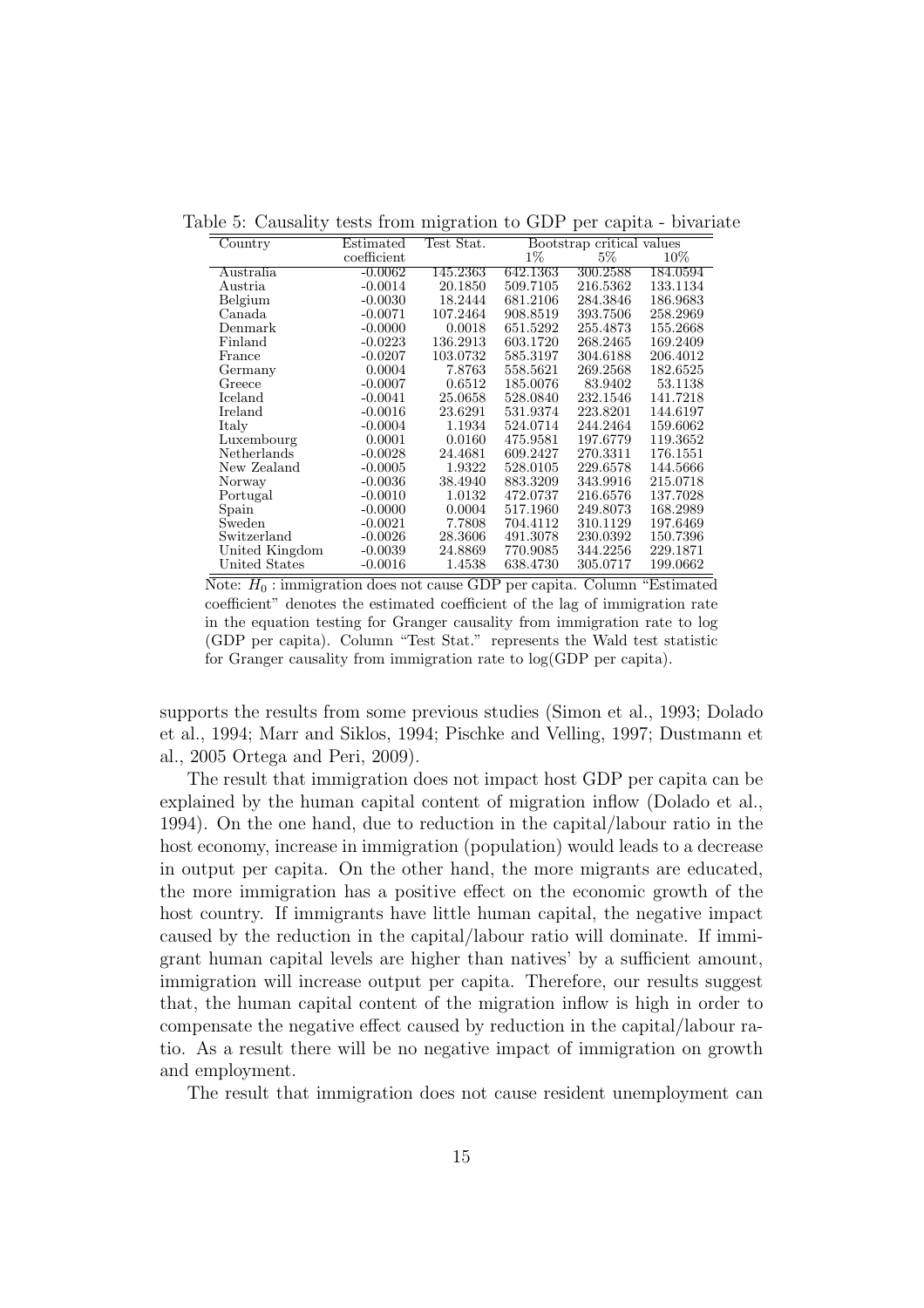Table 6: Causality tests from GDP per capita to migration - bivariate

| Country        | Estimated   | Test Stat.   |          | Bootstrap critical values |         |
|----------------|-------------|--------------|----------|---------------------------|---------|
|                | coefficient |              | $1\%$    | $5\%$                     | $10\%$  |
| Australia      | ${0.5966}$  | 0.2133       | 44.1132  | 21.2758                   | 14.2802 |
| Austria        | 4.1763      | 3.0485       | 69.4796  | 31.4398                   | 19.9934 |
| Belgium        | 2.2344      | 7.9633       | 165.3051 | 81.3064                   | 53.7078 |
| Canada         | 4.7688      | 16.5011      | 67.4497  | 31.3532                   | 20.3437 |
| Denmark        | 0.9893      | 0.5960       | 64.1267  | 29.2654                   | 19.2426 |
| Finland        | 0.7857      | 4.5312       | 96.3905  | 45.0952                   | 28.9216 |
| France         | 0.3803      | 14.5200*     | 38.4159  | 19.2248                   | 12.9537 |
| Germany        | $-1.9891$   | 0.5180       | 103.0069 | 50.1292                   | 32.2102 |
| Greece         | $-1.6919$   | 1.8655       | 190.9693 | 90.9634                   | 60.1493 |
| Iceland        | 19.4588     | 72.6350**    | 78.6381  | 34.7857                   | 21.7824 |
| Ireland        | 12.0384     | 37.9026      | 229.9758 | 104.5681                  | 68.5805 |
| Italy          | 5.5991      | 7.6469       | 42.8646  | 21.7309                   | 14.0878 |
| Luxembourg     | 2.1905      | 1.8097       | 77.9690  | 36.2650                   | 22.8619 |
| Netherlands    | $-1.3450$   | 2.8127       | 57.4609  | 25.3127                   | 16.4470 |
| New Zealand    | 14.6758     | 8.0079       | 70.7573  | 32.1478                   | 20.4502 |
| Norway         | 4.9385      | $43.0513***$ | 42.8830  | 21.1842                   | 13.4986 |
| Portugal       | 3.2272      | 19.6184      | 175.9970 | 80.2091                   | 51.6689 |
| Spain          | 4.7815      | 13.5030      | 243.5550 | 128.0488                  | 89.6999 |
| Sweden         | 1.4345      | 0.9856       | 66.7698  | 29.7692                   | 19.2975 |
| Switzerland    | 3.9219      | 1.3726       | 93.4584  | 43.4481                   | 27.4950 |
| United Kingdom | 3.9982      | 34.5706**    | 66.1783  | 29.5176                   | 18.6249 |
| United States  | 0.3443      | 0.4280       | 93.8299  | 42.5891                   | 27.7797 |

 $\overline{\text{Note: } H_0: \text{GDP per capita does not cause immigration. Column "Estimated" }$ coefficient" denotes the estimated coefficient of the lag of log (per capita GDP) in the equation testing for Granger causality from  $log(GDP$  per capita) to immigration rate. Column "Test Stat." represents the Wald test statistic for Granger causality from  $log(GDP$  per capita) to immigration rate. \*\*\*, \*\*, and \* indicate the rejection of the null hypothesis at the 1, 5, and 10 percent levels of significance, respectively.

be explained as follows. According to theoretical models, the effects of immigration on wages and employment of host country residents, depend on the extent to which migrants are substitutes or complements to those of existing workers (Borjas, 1995). If migrants and residents are substitutes, immigration will decrease wages by increasing competition in the labour market. The extent to which declining wages increases unemployment or inactivity among host country residents depends on the willingness of existing workers to accept lower wages. If, on the other hand, migrants are complementary to host country residents, the arrival of new immigrants may increase resident productivity and then raise their wages and their employment opportunities. Thus, our finding that immigration does not cause resident unemployment reflects the fact there may be a coexistence of substitutability and complementarity between migrants and residents. As mentioned by Orrenius and Zavodny (2007), the degree of substitution between immigrants and natives is likely to vary across skill levels and over time. In fact, substitution can occur in industries with less skilled workers because employees are more interchangeable and training costs are lower than in industries with skilled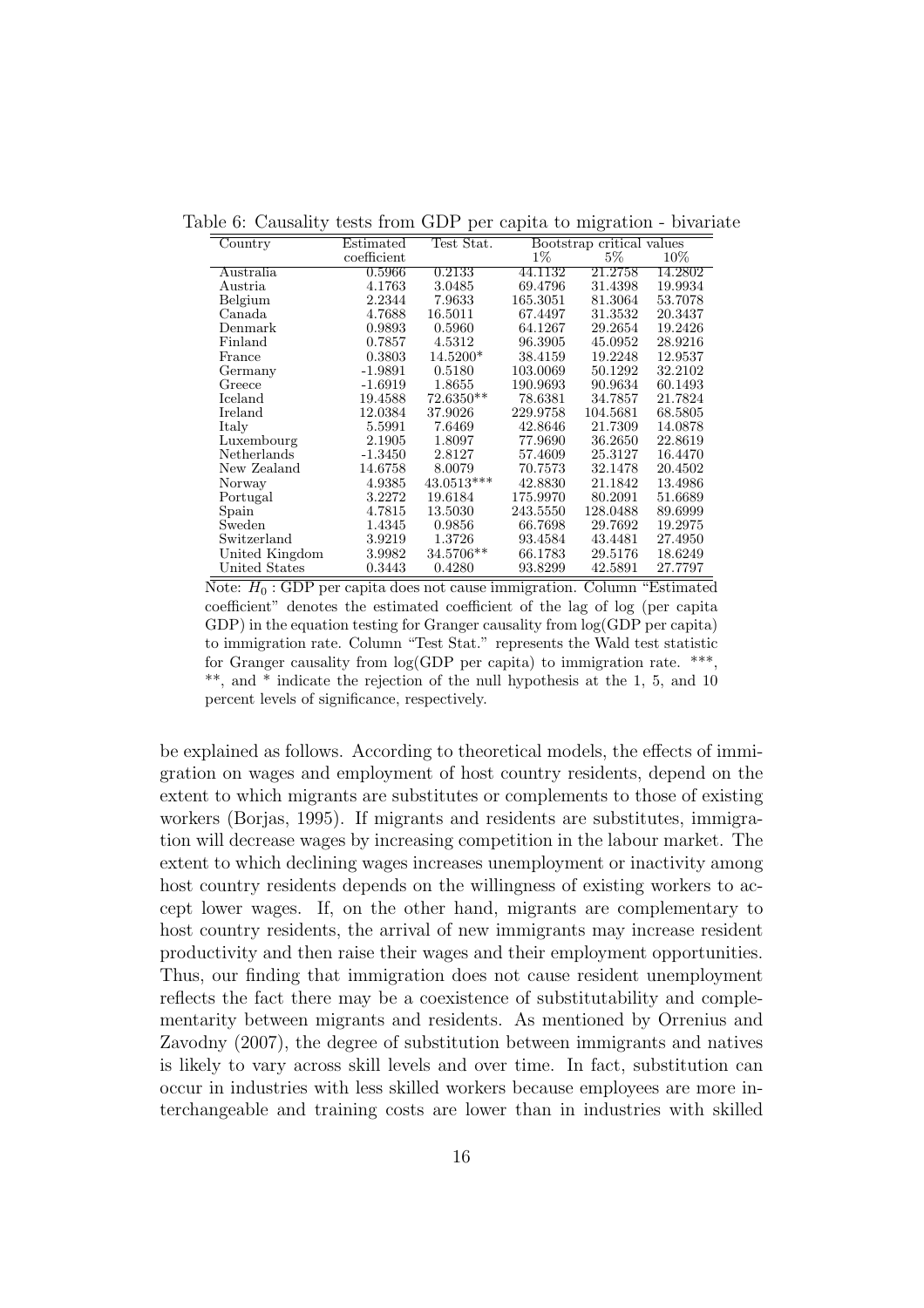| Country                  | Estimated   | Test Stat. |          | Bootstrap critical values |          |
|--------------------------|-------------|------------|----------|---------------------------|----------|
|                          | coefficient |            | $1\%$    | $5\%$                     | $10\%$   |
| Australia                | $-0.0236$   | 0.2616     | 334.7989 | 149.5224                  | 96.9316  |
| Austria                  | 0.0000      | 0.0000     | 217.9372 | 95.8341                   | 67.7080  |
| Belgium                  | 0.2315      | 7.8663     | 239.4201 | 127.4790                  | 88.2908  |
| Canada                   | 0.0332      | 1.6553     | 301.0002 | 151.0504                  | 94.8809  |
| Denmark                  | $-0.1222$   | 2.1206     | 245.3595 | 118.8353                  | 81.0714  |
| $\operatorname{Finland}$ | 1.1832      | 60.0880    | 281.9510 | 159.2575                  | 95.2094  |
| France                   | 0.4630      | 2.9252     | 209.0307 | 98.4185                   | 70.4652  |
| Germany                  | $-0.0683$   | 21.2939    | 239.9914 | 124.7901                  | 84.8816  |
| Greece                   | 0.0730      | 6.5802     | 221.2246 | 99.5950                   | 67.9572  |
| Iceland                  | 0.0601      | 18.4297    | 173.9361 | 79.5713                   | 52.5650  |
| Ireland                  | $-0.0140$   | 0.1830     | 340.5097 | 174.8992                  | 122.6541 |
| Italy                    | $-0.0338$   | 1.7075     | 269.7529 | 118.0978                  | 68.6167  |
| Luxembourg               | $-0.0109$   | 7.2257     | 323.5371 | 141.3815                  | 98.4819  |
| Netherlands              | $-0.1284$   | 3.6164     | 234.9126 | 129.9640                  | 83.6289  |
| New Zealand              | 0.0025      | 0.0227     | 216.0790 | 100.3512                  | 67.0414  |
| Norway                   | 0.2228      | 27.7386    | 198.0062 | 104.7487                  | 65.6404  |
| Portugal                 | 0.1705      | 38.8816    | 178.8365 | 88.6373                   | 54.7418  |
| Spain                    | $-0.3758$   | 40.2969    | 355.6600 | 159.9856                  | 107.8534 |
| Sweden                   | $-0.0597$   | 5.3803     | 271.3265 | 148.3409                  | 101.0271 |
| Switzerland              | 0.0461      | 6.9727     | 284.6761 | 166.0940                  | 113.5712 |
| United Kingdom           | 0.1884      | 13.7985    | 299.0586 | 177.7895                  | 124.2034 |
| United States            | $-0.1235$   | 4.0838     | 185.7634 | 94.4119                   | 60.1460  |

Table 7: Causality tests from migration to unemployment - trivariate

 $\overline{\text{Note: } H_0: \text{immigration does not cause un employment. The column "Es-}$ timated coefficient" denotes the estimated coefficient of lag of immigration rate in the equation testing for Granger causality from immigration to unemployment rate. Column "Test Stat." represents the Wald test statistic for Granger causality from immigration to unemployment rate.

workers. Moreover, the differences in the quality and relevance of education and experience acquired abroad make skilled immigrants less substitutable for skilled natives.

For some countries, the particular findings of causality from immigration to host economic variables can be related to their immigration policies. In the case of Portugal, the negative influence of unemployment on immigration can be explained by the fact that the needs of Portuguese employers play a significant role in the recruitment process of the newly arrived immigrants. Moreover, both Portuguese nationals and foreigners are more likely to immigrate to a third European country when the labour market situation is less favorable in Portugal.

In France, family component is the main channel of entry for long-term immigrants. The positive influence of the economic growth on migration flows may be related to family reunification requirements. In order to bring their families, immigrants have to satisfy a minimum level of income. During a period of higher growth, immigrants have great possibility to satisfy this minimum level of income criteria. Moreover, economic migration to France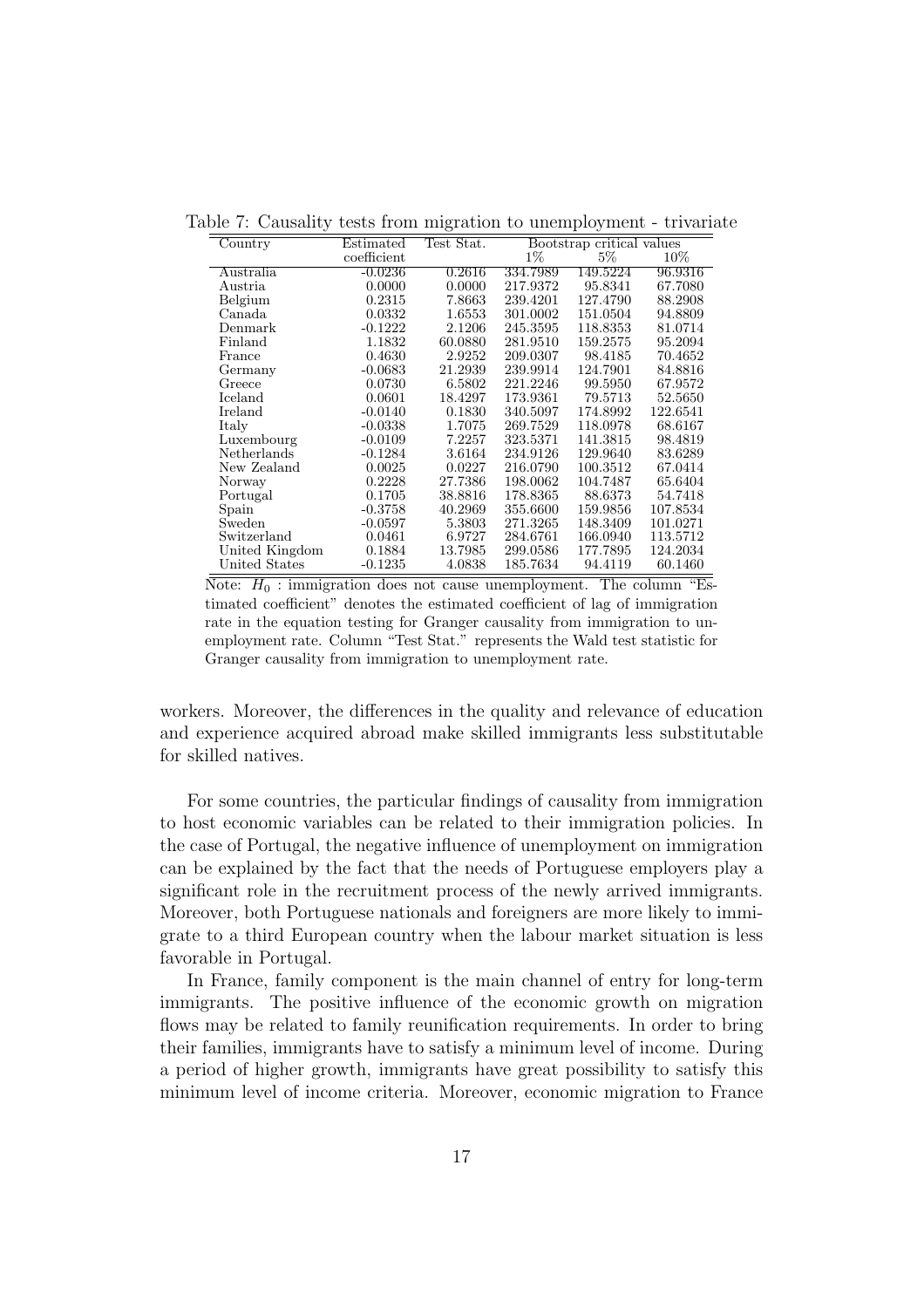| Country        | Estimated   | Test Stat. |          | Bootstrap critical values |         |
|----------------|-------------|------------|----------|---------------------------|---------|
|                | coefficient |            | $1\%$    | $5\%$                     | $10\%$  |
| Australia      | $-0.3544$   | 7.4992     | 279.1272 | 112.9311                  | 72.3312 |
| Austria        | $-1.1704$   | 4.7155     | 298.8886 | 129.4893                  | 84.5797 |
| Belgium        | $-0.0346$   | 1.4860     | 242.8462 | 119.6951                  | 89.1278 |
| Canada         | $-0.0754$   | 0.4910     | 188.0826 | 91.5665                   | 61.4262 |
| Denmark        | 0.2585      | 32.4278    | 188.2056 | 118.6136                  | 80.7883 |
| Finland        | $-0.0561$   | 22.5583    | 138.6604 | 72.7321                   | 51.4282 |
| France         | $-0.1242$   | 64.9696    | 300.9184 | 155.5800                  | 99.3673 |
| Germany        | 0.4609      | 4.6375     | 203.8046 | 109.3860                  | 76.4460 |
| Greece         | 0.2199      | 4.5983     | 185.7841 | 97.2281                   | 64.1550 |
| Iceland        | $-0.9214$   | 13.8203    | 107.5253 | 60.1570                   | 38.9982 |
| Ireland        | $-0.1921$   | 2.1211     | 224.5771 | 110.0444                  | 64.4107 |
| Italy          | $-0.8811$   | 41.1152    | 243.3718 | 132.7531                  | 89.5198 |
| Luxembourg     | 1.1127      | 2.3414     | 177.9395 | 106.4410                  | 71.6757 |
| Netherlands    | 0.6740      | 63.0093    | 189.7809 | 105.0316                  | 75.0042 |
| New Zealand    | 0.5082      | 6.5117     | 191.1896 | 91.0532                   | 61.8064 |
| Norway         | $-0.2136$   | 6.7821     | 159.1635 | 85.6986                   | 56.1403 |
| Portugal       | $-0.3488$   | $19.2426*$ | 258.8398 | 107.6579                  | 13.2983 |
| Spain          | $-0.3087$   | 38.6889    | 249.8439 | 126.8201                  | 82.2173 |
| Sweden         | $-0.0442$   | 0.6697     | 128.9744 | 75.5884                   | 52.1674 |
| Switzerland    | $-1.1771$   | 82.4006    | 175.6078 | 102.6137                  | 94.8856 |
| United Kingdom | 0.0972      | 2.6250     | 205.7940 | 100.9149                  | 66.4243 |
| United States  | $-0.1923$   | 14.9663    | 227.6817 | 118.0697                  | 76.5009 |

Table 8: Causality tests from unemployment to migration - trivariate

Note:  $H_0$ : unemployment does not cause immigration. Column "Estimated" coefficient" denotes the estimated coefficient of the lag of unemployment rate in the equation testing for Granger causality from unemployment to immigration. Column "Test Stat." represents the Wald test statistic for Granger causality from unemployment to immigration. \* indicates the rejection of the null hypothesis at 10 percent level of significance.

mainly includes immigrants from European countries (such as Portugal) that are attracted by better economic prospects.

Norway and Iceland are two small countries with high incomes and high demand for labour. So, the main attraction for immigrants to these two countries is the high standard of living. A large percentage of labour immigration is from Nordic neighbours and OECD countries. The booming economy and the increased demand of labour in Norway and Iceland led authorities to allow the entry of labour migrants over the last years.

Finally, the explanation of the result for the United-Kingdom is as follows. Immigrants to the United Kingdom are more attracted by the prospect of higher wages produced by the greater economic growth. In the United Kingdom, labour migration represents a sizable percentage of total inflows (44 percent in  $2005$ <sup>10</sup>. If family members accompanying workers are taken into account, the percentage of economic migration is around 60 percent in 2005.

<sup>&</sup>lt;sup>10</sup>The work category combines two reasons for migration in the International Passenger Survey: "definite job" and "looking for work". Authors' calculation is based on Office for National Statistics (2008); Office for National Statistics (2009).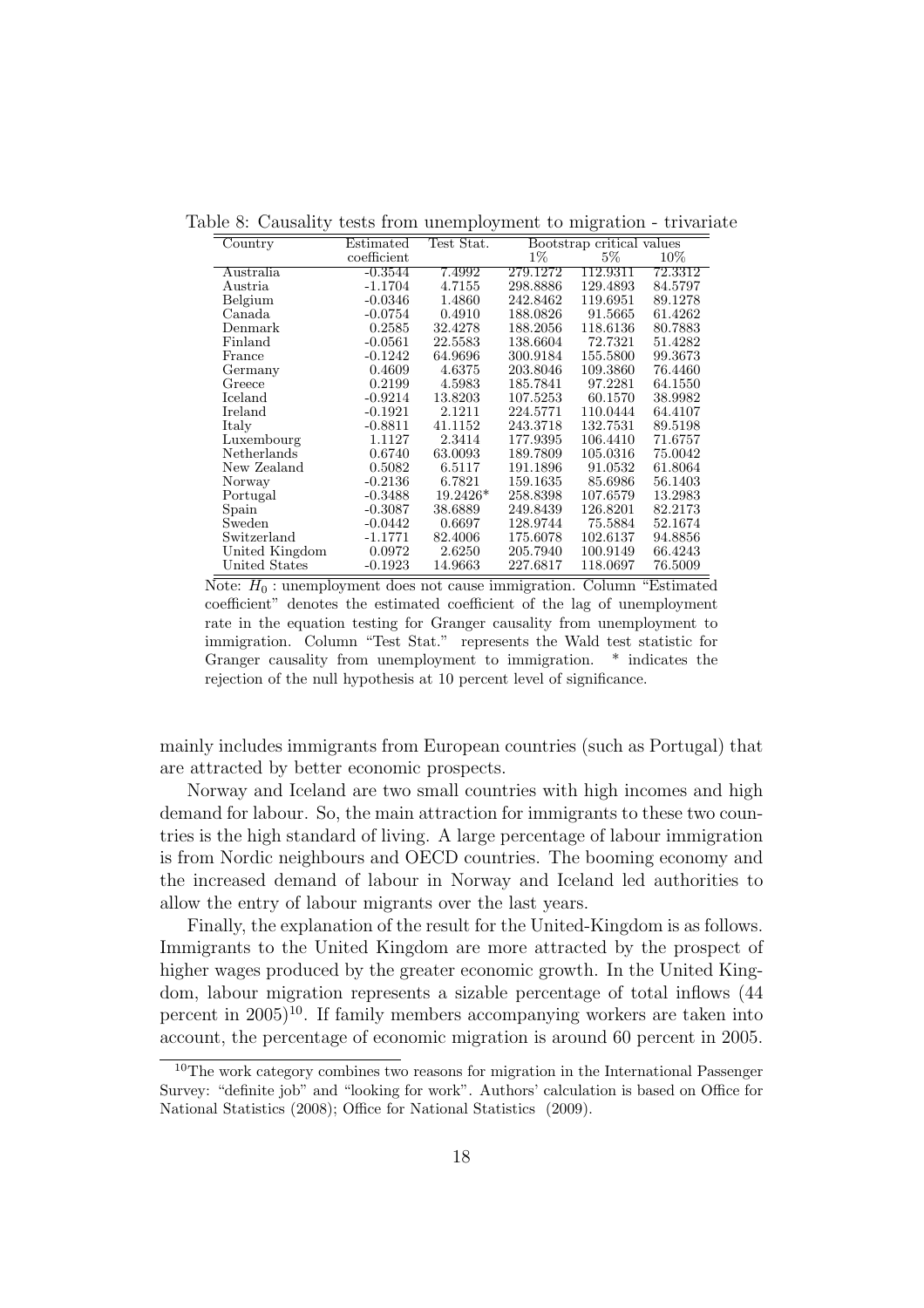| Country        | $\rm Estimated$ | Test Stat. |          | Bootstrap critical values |          |
|----------------|-----------------|------------|----------|---------------------------|----------|
|                | coefficient     |            | $1\%$    | $5\%$                     | 10%      |
| Australia      | $-0.0019$       | 2.7210     | 263.0225 | 145.8187                  | 95.8702  |
| Austria        | $-0.0016$       | 52.1135    | 176.8970 | 98.1363                   | 70.2374  |
| Belgium        | $-0.0013$       | 1.4123     | 201.3232 | 113.9322                  | 80.0250  |
| Canada         | $-0.0036$       | 49.2108    | 426.2160 | 207.6525                  | 143.1817 |
| Denmark        | $-0.0005$       | 0.3593     | 236.7658 | 103.3482                  | 69.9353  |
| Finland        | $-0.0151$       | 148.9112   | 354.1961 | 250.0251                  | 165.7849 |
| France         | $-0.0104$       | 21.8196    | 217.7683 | 125.9724                  | 84.1495  |
| Germany        | 0.0018          | 109.6546   | 359.8191 | 196.2351                  | 117.6784 |
| Greece         | $-0.0022$       | 12.2776    | 84.4463  | 43.1847                   | 30.1339  |
| Iceland        | $-0.0037$       | 55.9620    | 258.6184 | 108.5395                  | 71.9754  |
| Ireland        | 0.0004          | 0.2885     | 314.5068 | 123.1126                  | 84.9670  |
| Italy          | 0.0020          | 22.0193    | 247.4185 | 125.6980                  | 78.8425  |
| Luxembourg     | 0.0004          | 0.2612     | 271.3135 | 102.4394                  | 66.6438  |
| Netherlands    | 0.0002          | 0.0469     | 302.4367 | 138.8919                  | 97.4181  |
| New Zealand    | $-0.0012$       | 7.2373     | 212.6498 | 97.5138                   | 63.3307  |
| Norway         | $-0.0007$       | 0.8258     | 248.7915 | 131.7521                  | 83.3682  |
| Portugal       | $-0.0026$       | 4.8777     | 252.3874 | 136.2109                  | 89.8816  |
| Spain          | 0.0022          | 51.7245    | 360.7482 | 177.4140                  | 113.8133 |
| Sweden         | $-0.0005$       | 0.3652     | 331.6734 | 166.9935                  | 113.4156 |
| Switzerland    | $-0.0021$       | 38.1448    | 203.7382 | 104.0096                  | 72.0211  |
| United Kingdom | $-0.0032$       | 14.1634    | 390.5799 | 165.6081                  | 106.3365 |
| United States  | 0.0038          | 5.1356     | 223.9490 | 123.8660                  | 73.3980  |

Table 9: Causality tests from migration to GDP per capita - trivariate

Note:  $H_0$ : immigration does not cause GDP per capita. Column "Estimated coefficient" denotes the estimated coefficient of the lag of immigration rate in the equation testing for Granger causality from immigration rate to log(GDP per capita). Column "Test Stat." represents the Wald test statistic for Granger causality from immigration rate to log(GDP per capita).

The inflow of labour migration increased from 124 thousands on average per year in the 1980s to 200 thousands in the 1990s. From 2000 to 2005, labour migration inflows reached 333 thousand per year on average.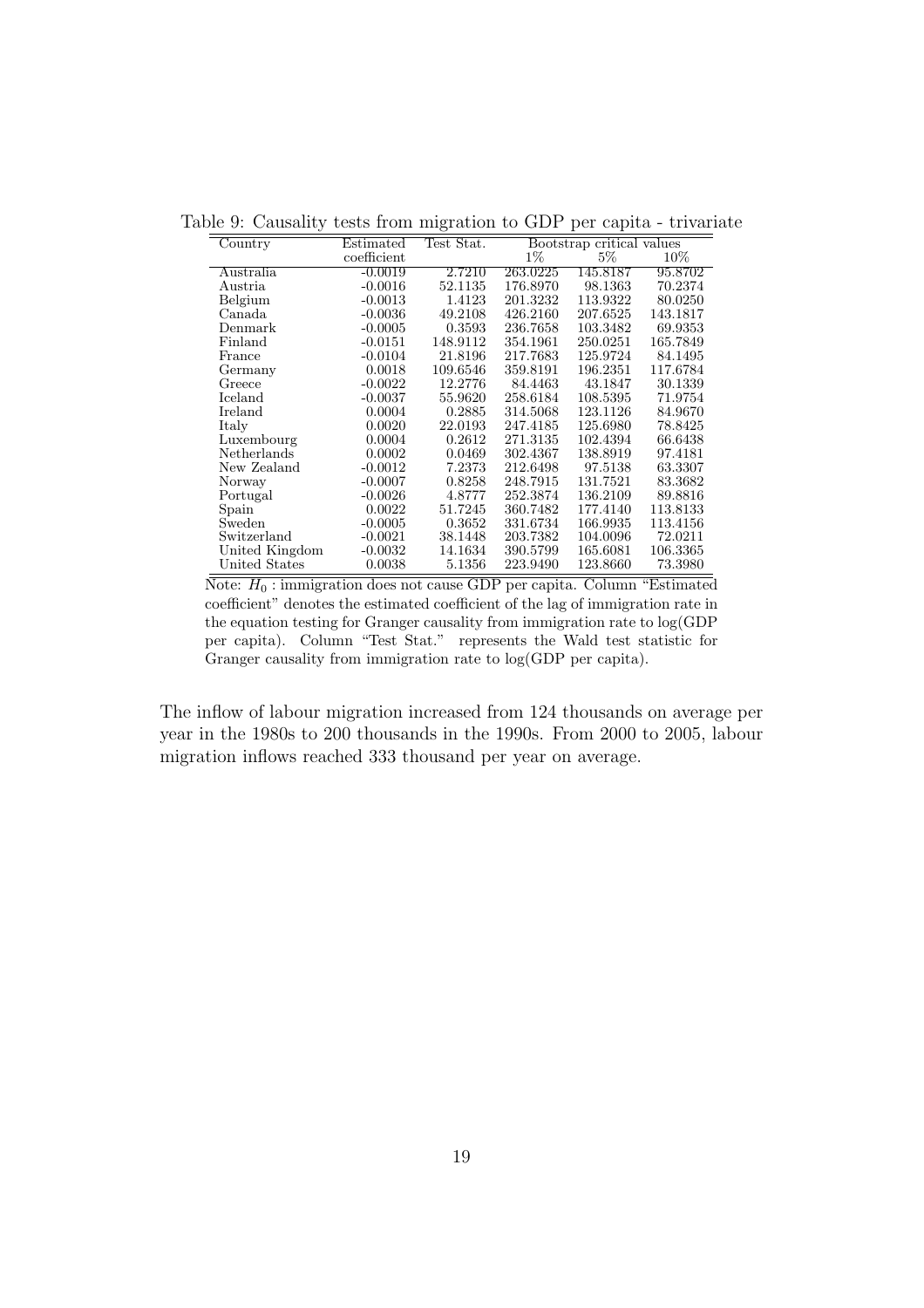Table 10: Causality tests from GDP per capita to migration - trivariate

| Country        | Estimated   | Test Stat. |          | Bootstrap critical values |          |
|----------------|-------------|------------|----------|---------------------------|----------|
|                | coefficient |            | $1\%$    | $5\%$                     | 10%      |
| Australia      | $-0.1911$   | 0.0193     | 33.1207  | 15.8983                   | 10.5450  |
| Austria        | 4.7758      | 3.2613     | 57.7751  | 24.6857                   | 17.7721  |
| Belgium        | 1.9504      | 4.6028     | 132.3694 | 54.3006                   | 35.0875  |
| Canada         | 5.1178      | 14.6852    | 41.5492  | 20.1348                   | 14.7413  |
| Denmark        | 3.4962      | 5.0764     | 59.8428  | 33.2786                   | 21.2082  |
| Finland        | 1.0496      | 6.4777     | 52.4382  | 27.2489                   | 16.6740  |
| France         | 0.5871      | 33.3279**  | 50.1890  | 20.1720                   | 12.6587  |
| Germany        | 2.5736      | 0.5161     | 74.3589  | 36.0617                   | 23.8127  |
| Greece         | 1.1091      | 0.6373     | 163.6991 | 73.3959                   | 49.7018  |
| Iceland        | 24.8554     | 95.9432*** | 36.1925  | 19.7481                   | 13.4029  |
| Ireland        | 10.8065     | 29.0963    | 75.1909  | 35.3527                   | 29.7500  |
| Italy          | 13.9791     | 100.5827   | 349.7739 | 220.4192                  | 115.0919 |
| Luxembourg     | 3.7774      | 2.9931     | 63.2546  | 33.8113                   | 20.9812  |
| Netherlands    | 4.3278      | 3.2520     | 84.4697  | 43.4926                   | 29.1752  |
| New Zealand    | 15.9942     | 11.6162    | 38.2584  | 19.3498                   | 12.3952  |
| Norway         | 5.6071      | 59.6025*** | 31.2682  | 16.1885                   | 10.7985  |
| Portugal       | 0.1791      | 0.0395     | 104.1727 | 42.8774                   | 27.2084  |
| Spain          | 7.5361      | 31.3371    | 237.2832 | 96.6455                   | 65.7927  |
| Sweden         | 2.0523      | 1.8519     | 58.4588  | 25.7216                   | 17.3191  |
| Switzerland    | 29.7581     | 158.6569   | 397.1388 | 249.7637                  | 162.9928 |
| United Kingdom | 3.3460      | $8.5492*$  | 28.8443  | 8.8169                    | 4.8859   |
| United States  | $-0.8556$   | 1.3413     | 76.4092  | 32.2444                   | 19.1393  |

Note:  $H_0$ : GDP does not cause immigration. Column "Estimated coefficient" denotes the estimated coefficient of the lag of log (per capita GDP) in the equation testing for Granger causality from log(per capita GDP) to immigration rate. Column "Test Stat." represents the Wald test statistic for Granger causality from log(per capita GDP) to immigration rate. \*\*\*, \*\*, and \* indicate the rejection of the null hypothesis at the 1, 5, and 10 percent levels of significance, respectively.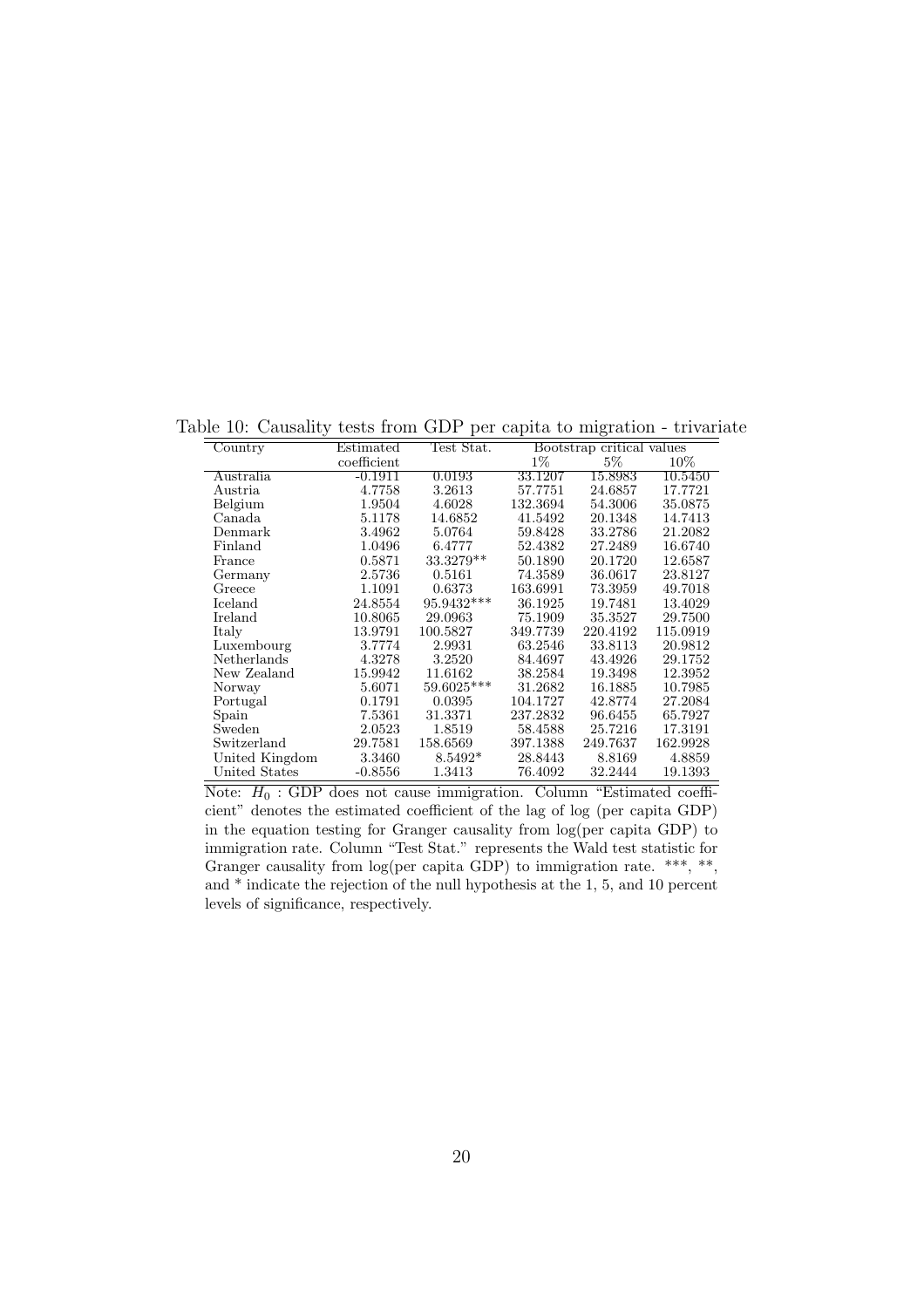## 6 Concluding Remarks

This paper has examined the causality between immigration and the economic conditions of host countries (unemployment and growth). We have employed the panel Granger causality testing approach recently developed by Kònya (2006) that is based on SUR systems and Wald tests with country specific bootstrap critical values. We have used annual data over the 1980-2005 period for 22 OECD countries which are the major host countries.

Our study has provided evidence that immigration does not cause host economic conditions (unemployment and income per capita) and the influence of host economic conditions on immigration depends on the host country. Indeed, on the one hand, our finding suggests that, only in Portugal, unemployment negatively Granger causes immigration inflow, while in any country, immigration inflow does not Granger cause unemployment. On the other hand, our results indicate that, in four countries (France, Iceland, Norway and United Kingdom), economic growth positively Granger causes immigration inflow, whereas in any country, immigration inflow does not Granger cause economic growth. This heterogeneity in the influence of host economic conditions on immigration can be related to the characteristics of host country immigration policies.

In order to tackle the problem of ageing population, many OECD countries see immigration as a potential solution to compensate for labour shortage. Our results have revealed that immigration flows do not harm the employment prospects of residents.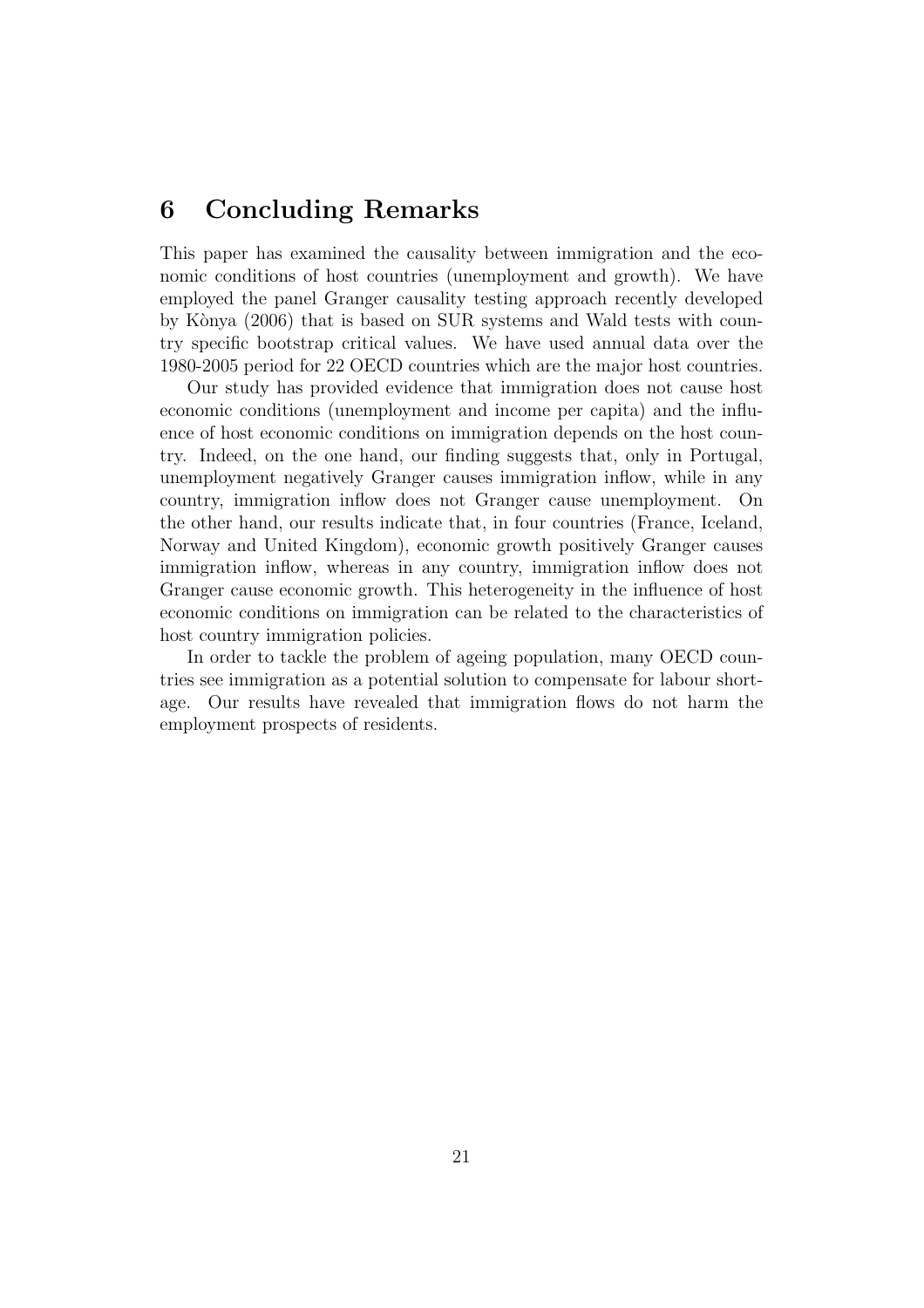## Appendix

#### A-1 The bootstrap procedure

The procedure to generate bootstrap samples and country specific critical values (in the test of no causality from  $X$  to  $Y$ ) consists of the following five steps (Kònya, 2006)

1st step: Implement an estimation of (2) under the null hypothesis of nocausality from X to Y by (i.e. imposing  $\gamma_{1,i,s} = 0$  the for all i and s) and get the corresponding residuals:

$$
e_{H_0,i,t} = y_{i,t} - \hat{\alpha}_{i,1} + \sum_{s=1}^{ly_1} \hat{\beta}_{1,i,s} y_{i,t-s}
$$

From these residuals, build the  $N \times T$  [ $e_{H_0,i,t}$ ] matrix.

2nd step: In order to preserve the contemporaneous dependence between error terms in (2), randomly select a full column from  $[e_{H_0,i,t}]$  matrix at a time (i.e do not draw the residuals for each country one-by-one); and denote the selected bootstrap residuals as  $[e_{H_0,i,t}^*]$  where  $t = 1, ..., T^*$  and  $T^*$  can be greater than T.

3rd step: Build the bootstrap sample of Y under the hypothesis of nocausality from X to Y, i.e. using the following formula:

$$
y_{i,t}^* = \hat{\alpha}_{i,1} + \sum_{s=1}^{ly_1} \hat{\beta}_{1,i,s} y_{i,t-s}^* + e_{H_0,i,t}^*
$$

**4th step:** Replace  $y_{i,t}$  by  $y_{i,t}^*$ , estimate (2) without any parameter restrictions and then implement the Wald test for each country to test for the no-causality null hypothesis.

5th step: Develop the empirical distributions of the Wald test statistics by repeating (10,000 replications) the steps 2-4 many times and build the bootstrap critical values.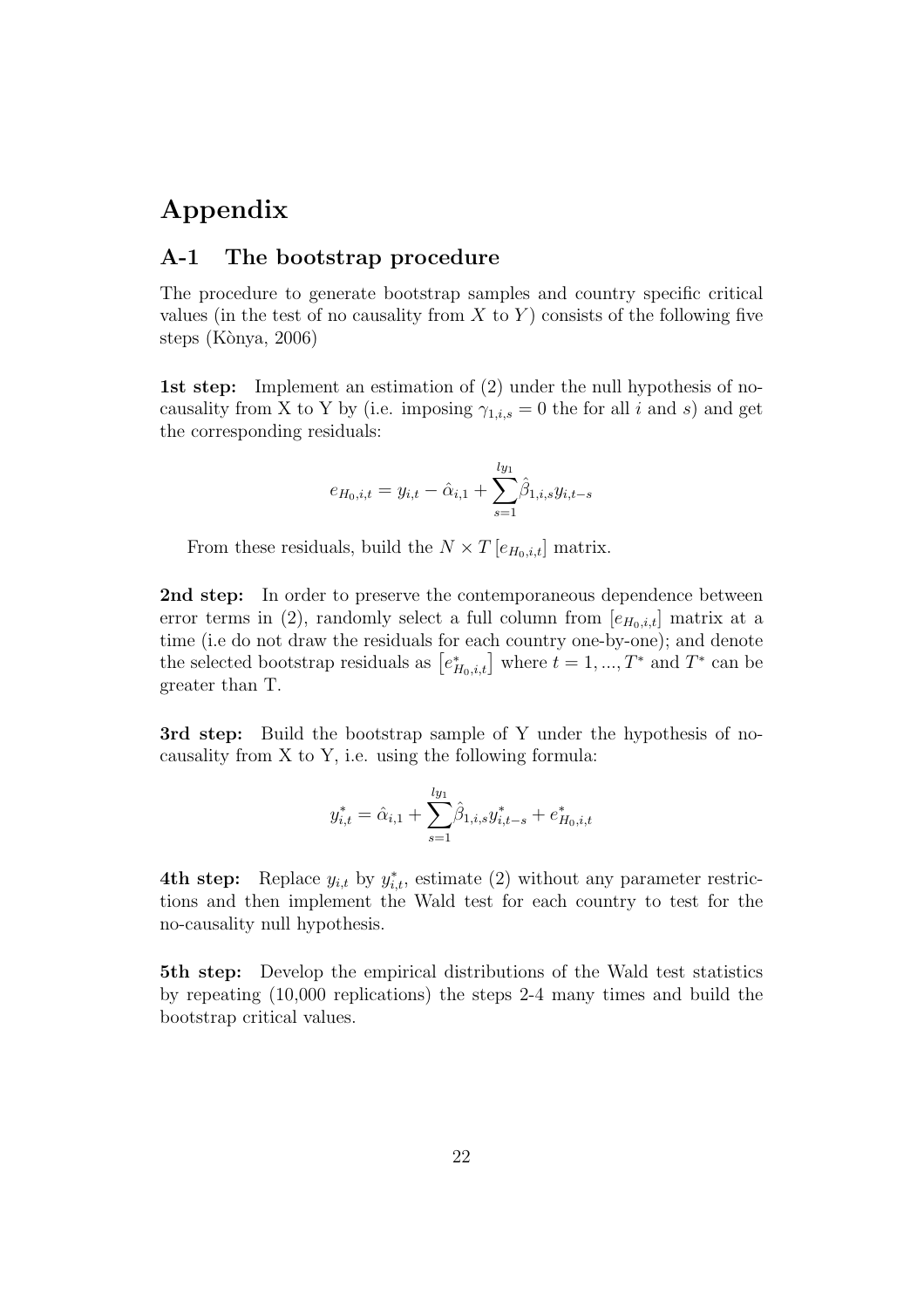#### A-2 Test for serial correlation in residual

Since each system (2) and (3) is estimated separately by accounting for contemporaneous correlated within the system  $(K\delta nya, 2006)$ , for each system we implement separately a panel test for serial correlation (for each country error is assumed to be a white noise). We employ a test for serial correlation in residual based on the approach proposed by Wooldridge (2002), p. 282-283. Let  $\varepsilon_{i,t}$  be the residuals that are assumed to be white noises (i.e. with zero means, constant variances and are individually serially uncorrelated) and contemporaneous correlated across countries:  $var(\varepsilon_{i,t}) = \sigma_i^2$  $_i^2,$  $cov(\varepsilon_{i,t}, \varepsilon_{i,s}) = 0$  for  $t \neq s$ ,  $cov(\varepsilon_{i,t}, \varepsilon_{j,t}) = \sigma_{ij}^2$ , for  $i \neq j$ . Let consider the errors  $u_{it} = \Delta \varepsilon_{i,t}$ . Under the assumptions on  $\varepsilon_{i,t}$ ,

$$
Corr(u_{it}, u_{i,t-1}) = \frac{cov(u_{i,t}, u_{i,t-1})}{\sqrt{var(u_{i,t})var(u_{i,t-1})}} = \frac{-\sigma_i^2}{\sqrt{(2\sigma_i^2)(2\sigma_i^2)}} = -0.5
$$

To test for serial correlation in  $\varepsilon_{i,t}$ , Wooldridge (2002) propose to test  $\rho = Corr(u_{it}, u_{i,t-1}) = -0.5$  in the following regression of  $u_{i,t}$  on  $u_{i,t-1}$ 

$$
u_{i,t} = \rho u_{i,t-1} + \eta_{i,t}
$$

The errors  $\eta_{i,t}$  are heteroskedastic (because  $var(\varepsilon_{i,t}) = \sigma_i^2$  $i^2$ , and contrary to Wooldridge (2002), in our case, the errors  $\eta_{i,t}$  are cross-sectional correlated (because  $cov(\varepsilon_{i,t}, \varepsilon_{j,t}) \neq 0$ ). Then, we implement the regression of  $u_{i,t}$ on  $u_{i,t-1}$  using Feasible Generalized Least Squares (FGLS) estimation that allows for heteroskedastic error structure with cross-sectional correlation. To test for  $\rho = -0.5$ , we use the Wald test statistic that follows, under the null hypothesis, a chi-squared distribution with 1 degree of freedom.

The results of serial correlation test are reported in Table A-1.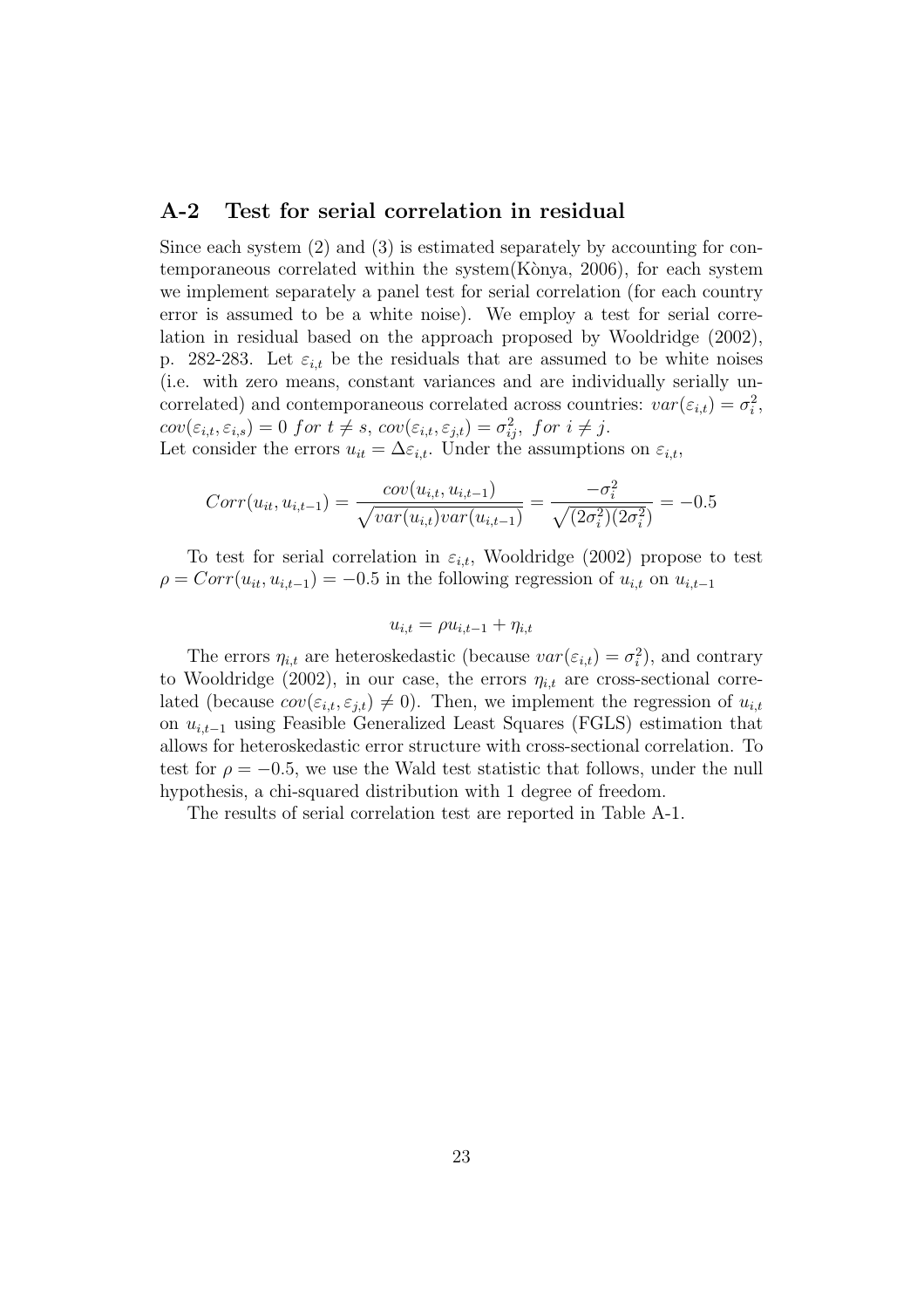Table A-1: Test for serial correlation in residual

| Bivariate system           |                                  |                |  |  |
|----------------------------|----------------------------------|----------------|--|--|
| System                     | Lag Length                       | Test Statistic |  |  |
| $(Y = U, X = M)$           | $(ly_1, lx_1) = (2, 1)$          | 0.22(0.639)    |  |  |
|                            | $(ly_2, lx_2) = (1, 1)$          | 0.38(0.536)    |  |  |
| $(Y = LGDP, X = M)$        | $(ly_1, lx_1) = (2, 1)$          | 0.40(0.529)    |  |  |
|                            | $(ly_2, lx_2) = (1, 2)$          | 0.43(0.511)    |  |  |
|                            | Trivariate system                |                |  |  |
| System                     | Lag Length                       | Test Statistic |  |  |
| $(Y = U, X = M, Z = LGDP)$ | $(ly_1, lx_1, lz_1) = (2, 1, 1)$ | 0.03(0.868)    |  |  |
|                            | $(ly_2, lx_2, lz_2) = (1, 2, 1)$ | 0.93(0.334)    |  |  |
| $(Y = LGDP, X = M, Z = U)$ | $(ly_1, lx_1, lz_1) = (2, 1, 1)$ | 0.00(0.962)    |  |  |
|                            | $(ly_2, lx_2, lz_2) = (1, 2, 1)$ | 0.55(0.459)    |  |  |

 $\overline{U, M}$  and  $\overline{LGDP}$  denote unemployment rate, net migration rate and natural logarithm of per capita real GDP, respectively. The lag length are selected by Akaike Information Criterion and Schwarz Bayesian Criterion. The test for serial correlation is based on the approach proposed by Wooldridge (2002).  $H_0$ : no first-order autocorrelation. The test statistic is the Wald test statistic that follows, under the null hypothesis, a chi-squared distribution with 1 degree of freedom. P-values are in parentheses.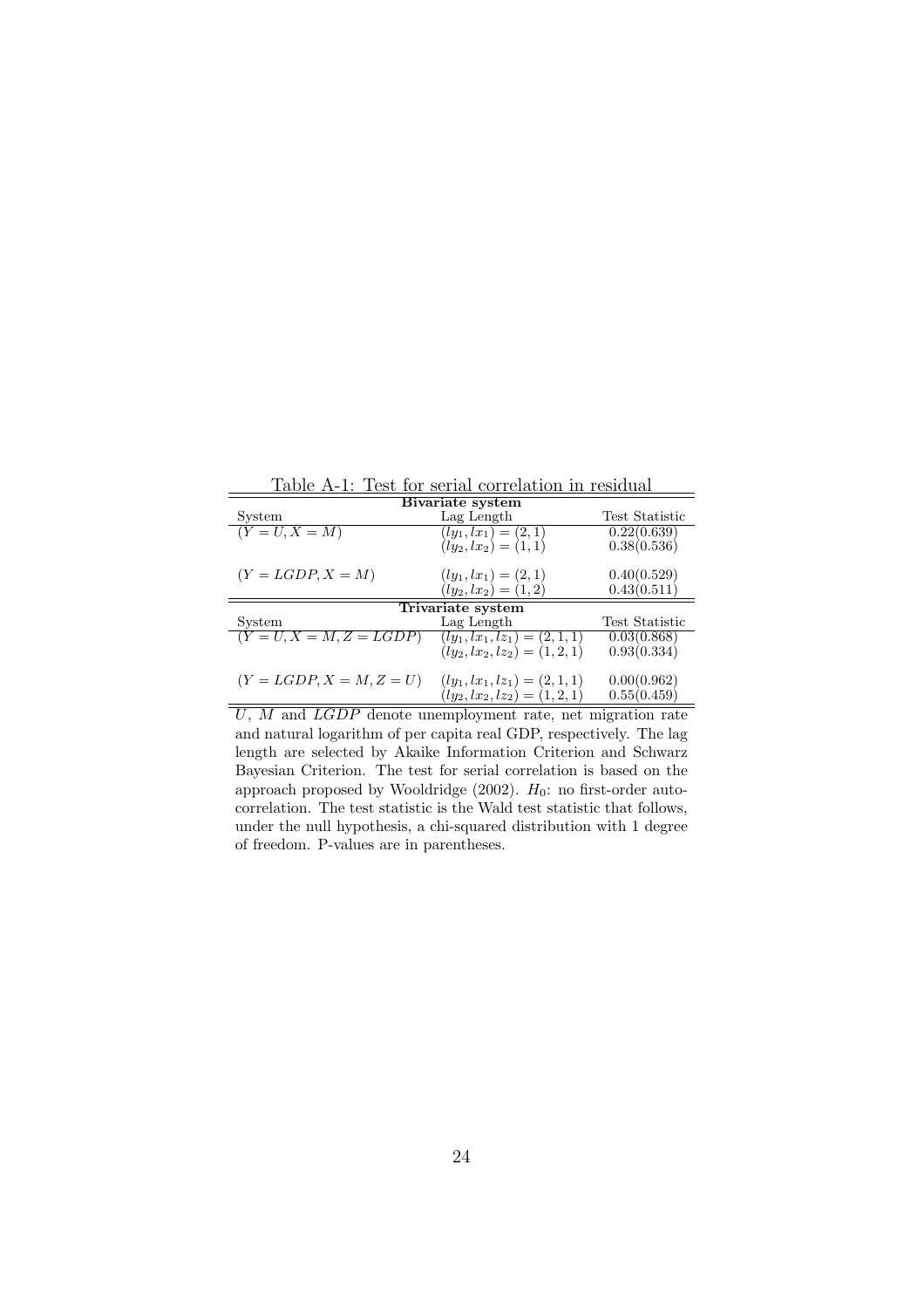## References

- Angrist, J.D. and Kugler, A.D. (2003). Protective or counter-productive? Labour market institutions and the effect of immigration on EU natives? *Economic Journal*, 113(488), 302-331.
- Auerbach A. and Oreopoulos P. (1999). Analyzing the Fiscal Impact of U.S. Immigration. *The American Economic Review*, 89(2), 176-180.
- Barro, R. and Sala-i-Martin, X. (1995). Economic Growth. *McGraw-Hill*. New York
- Breusch, T., Pagan, A. (1980). The LM test and its applications to model specification in econometrics. *Review of Economic Studies*, 47, 239-254.
- Borjas, G. (1987). Immigrants, minorities, and labor market competition. *Industrial and Labor Relations Review*, 40(3), 382-92.
- Borjas, G. (1995). The economic benefis from immigration. *Journal of Economic Perspectives*, 9(2), 3-22.
- Borjas G. (2001). Does immigration grease the wheels of the labor market?*Brookings Papers on Economic Activity*, 1, 69-134.
- Card, D. (1990) The impact of the Mariel boatlift on the Miami labor market. *Industrial and Labor Relations Review*, 43(2), 245-257.
- Card, D. (2001) Immigrant inflows, native outflows and the local labor market impacts of higher immigration.*Journal of Labor Economics*, 19(1), 22- 64.
- Dolado, J., Goria, A. and Ichino, A. (1994). Immigration, human capital and growth in the host country: evidence from pooled country Data. *Journal of Population Economics*, 7(2), 193-215.
- Dustmann, C., F. Fabbri and I. Preston. (2005). The Impact of Immigration on the British Labour Market. *The Economic Journal*, 115(507), 324-341.
- Greene, W.H., (2003). Econometric Analysis. *2nd ed. Prentice-Hall*.
- Greenwood, M.J and Hunt G.L (1995). Economic effects of immigrants on native and foreign-born workers: Complementarity, substitutability, and other channels of influence. *Southern Economic Journal* 61(4), 1076-1097.
- Grossman, J.B (1982) The Substitutability of Natives and Immigrants in Production, *Review of Economics and Statistics* 64(4), 596-603.
- Hunt, J. (1992) The impact of the 1962 repatriates from Algeria on the French labor market. *Industrial and Labor Relations Review* 45(3), 556-572.
- Hurlin, C. (2008), 'Testing for Granger Non Causality in Heterogeneous Panels' *Mimeo, Department of Economics: University of Orleans*.
- Im, K., Pesaran, H., and Shin, Y. (2003). Testing for Unit Roots in Hetero-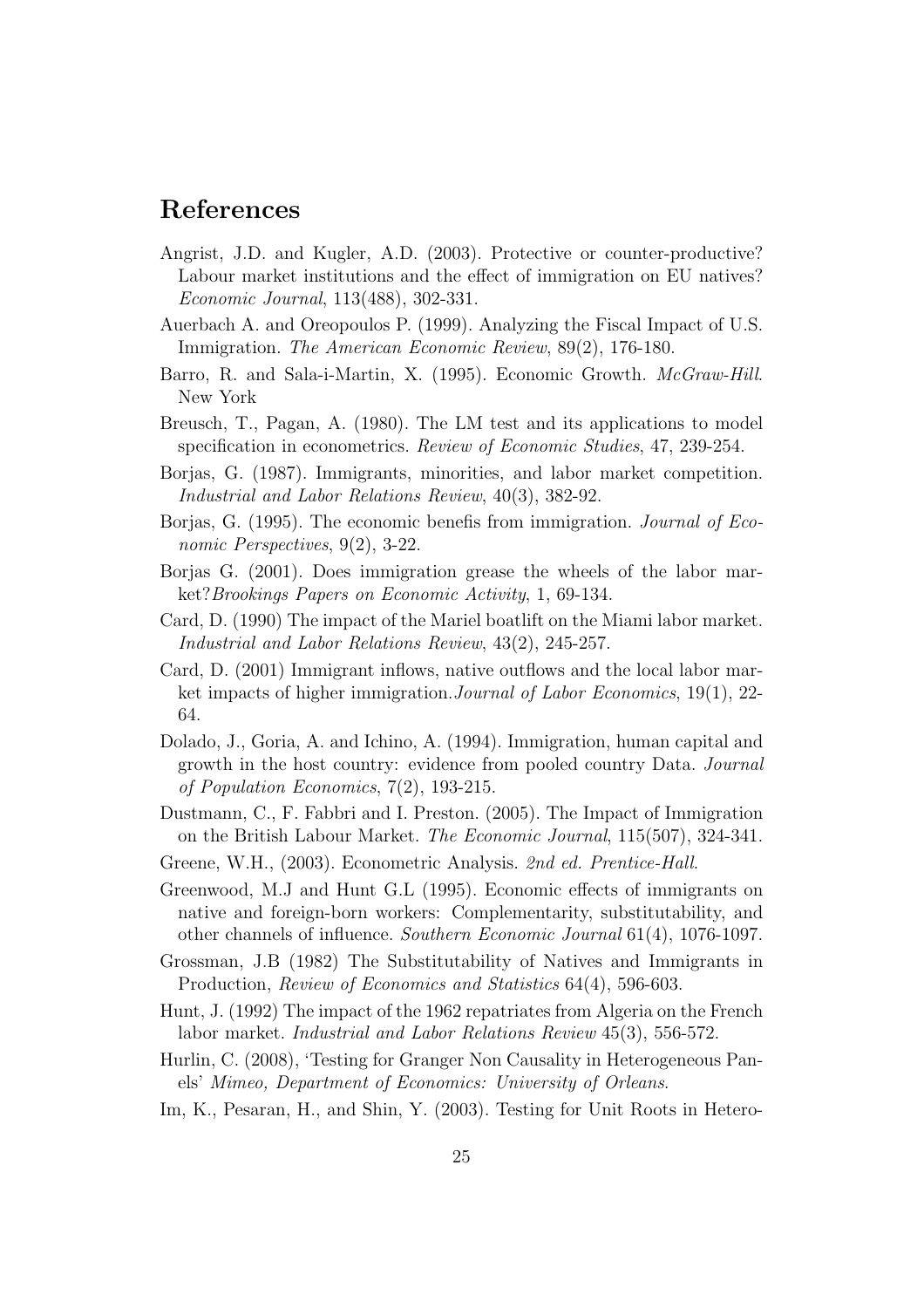geneous Panels. *Journal of Econometrics* 115(1), 53-74.

- Islam, A. (2007). Immigration and Unemployment Relationship: Evidence from Canada. *Australian Economic Papers*, 46(1), 52-66.
- Jean, S. and Jimenez, M. (2007). The Unemployment Impact of Immigration in OECD Countries. *OECD Economics Department Working Paper*, No. 563.
- Johnson, G.E. (1980) The labor market effects of immigration *Industrial and Labor Relations Review*, 33(3), 331-341.
- Kar, M., Nazloğluc, S., and  $A\ddot{q}r$ , H. (2010). Financial development and economic growth nexus in the MENA countries: Bootstrap panel granger causality analysis. *Economic Modelling*.
- Keer S.P., Keer, W.R. (2011). Economic Impacts of Immigration: A Survey. *NBER Working Paper* No. 16736.
- Kònya, L. 2006. Exports and growth: Granger causality analysis on OECD Countries with a panel data approach. *Economic Modelling* 23, 978-992.
- Marr, W. and Siklos, P. (1994). The Link between Immigration and Unemployment in Canada. *Journal of Policy Modeling*, 16(1), 1-26.
- Morley, B. (2006). Causality between economic growth and immigration: An ARDL bounds testing approach. *Economics Letters*, 90(1), 72-76.
- OECD,(2009). Recent Trends in International Migration, International Migration Outlook. Paris.
- OECD (2010). Labour Force Statistics 2010.*OECD Publishing*.
- Office for National Statistics (2008). Long-term international migration estimates from the International Passenger Survey (IPS): 1975-1990.
	- $-(2009)$ . Long-term international migration from International Passenger Survey (IPS) tables: 1991-latest.
- Okkerse, L. (2008). How to measure labour market effects of immigration: A review. *Journal of Economic Surveys*, 22(1), 1-30.
- Orrenius, P.M. and Zavodny, M. (2007). Does immigration affect wages? A look at occupation-level evidence. *Labour Economics*, 14(5), 757-773
- Ortega, F., and Peri, G. (2009). The Causes and Effects of International Migrations: Evidence from OECD Countries 1980-2005. *NBER Working Paper No. 14833*.
- Passel J. and Clark R. (1994). How much do immigrants really cost? A reappraisal of Huddle.s .The cost of immigrants. *Urban Institute Working Paper*.
- Pesaran, M.H., (2004). General Diagnostic Tests for Cross Section Depen-